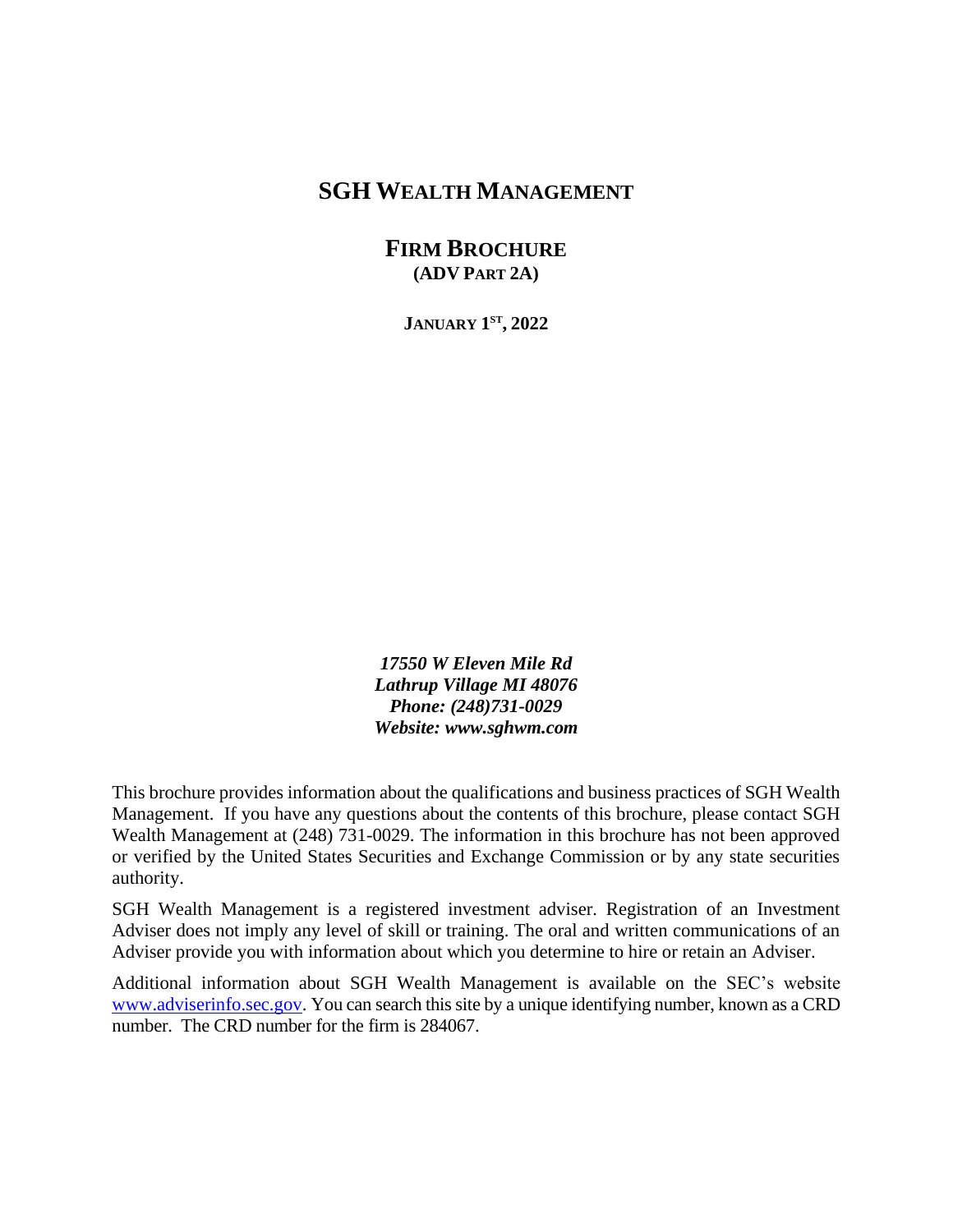#### **2. MATERIAL CHANGES**

There have been no material changes made to SGH Wealth Management's ("SGH") Part 2A Brochure since its prior Annual Amendment filing on January 1<sup>st</sup>, 2021. ANY QUESTIONS: SGH's Chief Compliance Officer, Sam Huszczo, remains available to address any questions regarding this Part 2A.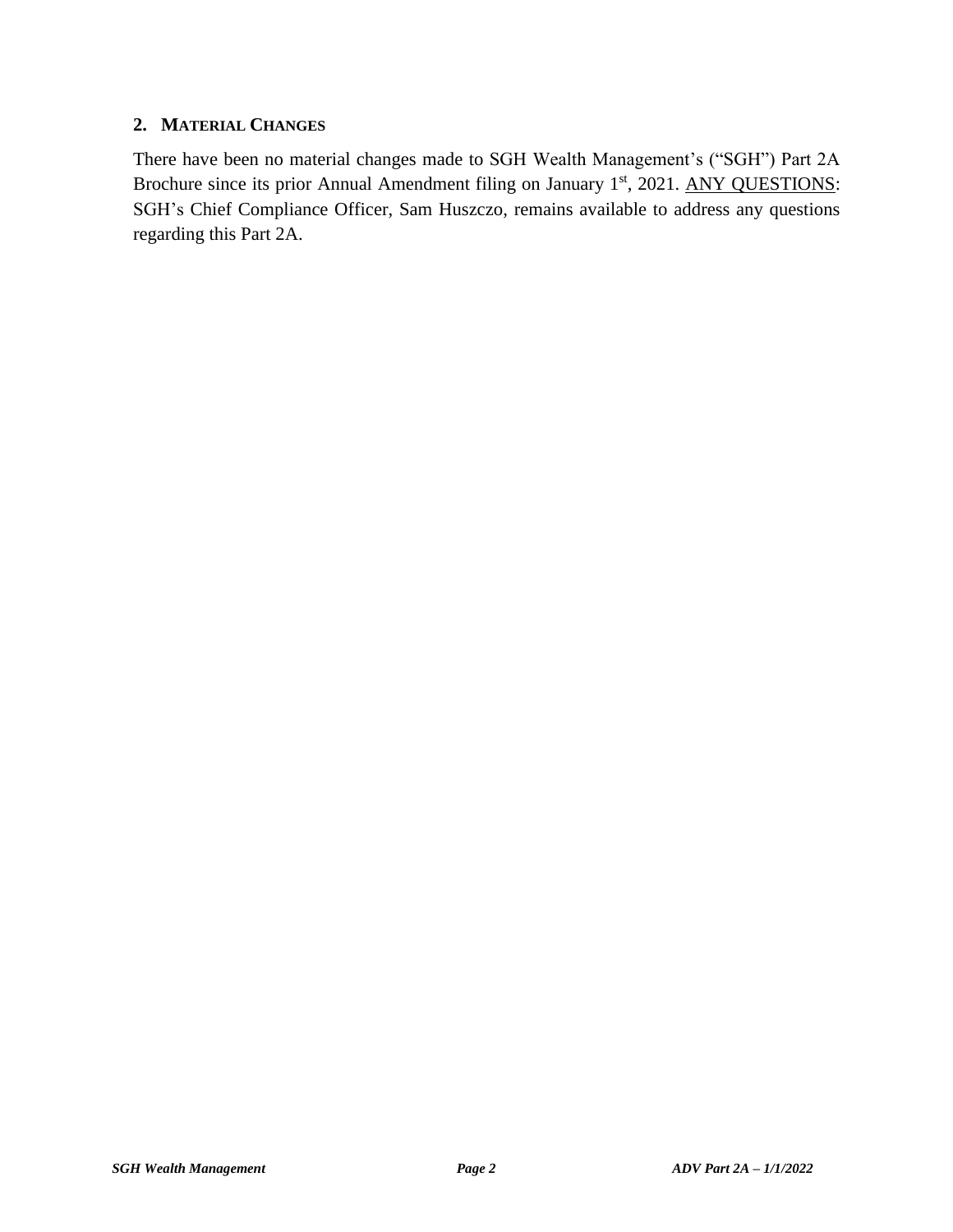# **Table of Contents** Form ADV - Part 2A - Firm Brochure

| Item 8. Methods of Analysis, Investment Strategies and Risk of Loss11                  |
|----------------------------------------------------------------------------------------|
|                                                                                        |
|                                                                                        |
| Item 11. Code of Ethics, Participation or Interest in Client Transactions and Personal |
|                                                                                        |
|                                                                                        |
|                                                                                        |
|                                                                                        |
|                                                                                        |
|                                                                                        |
|                                                                                        |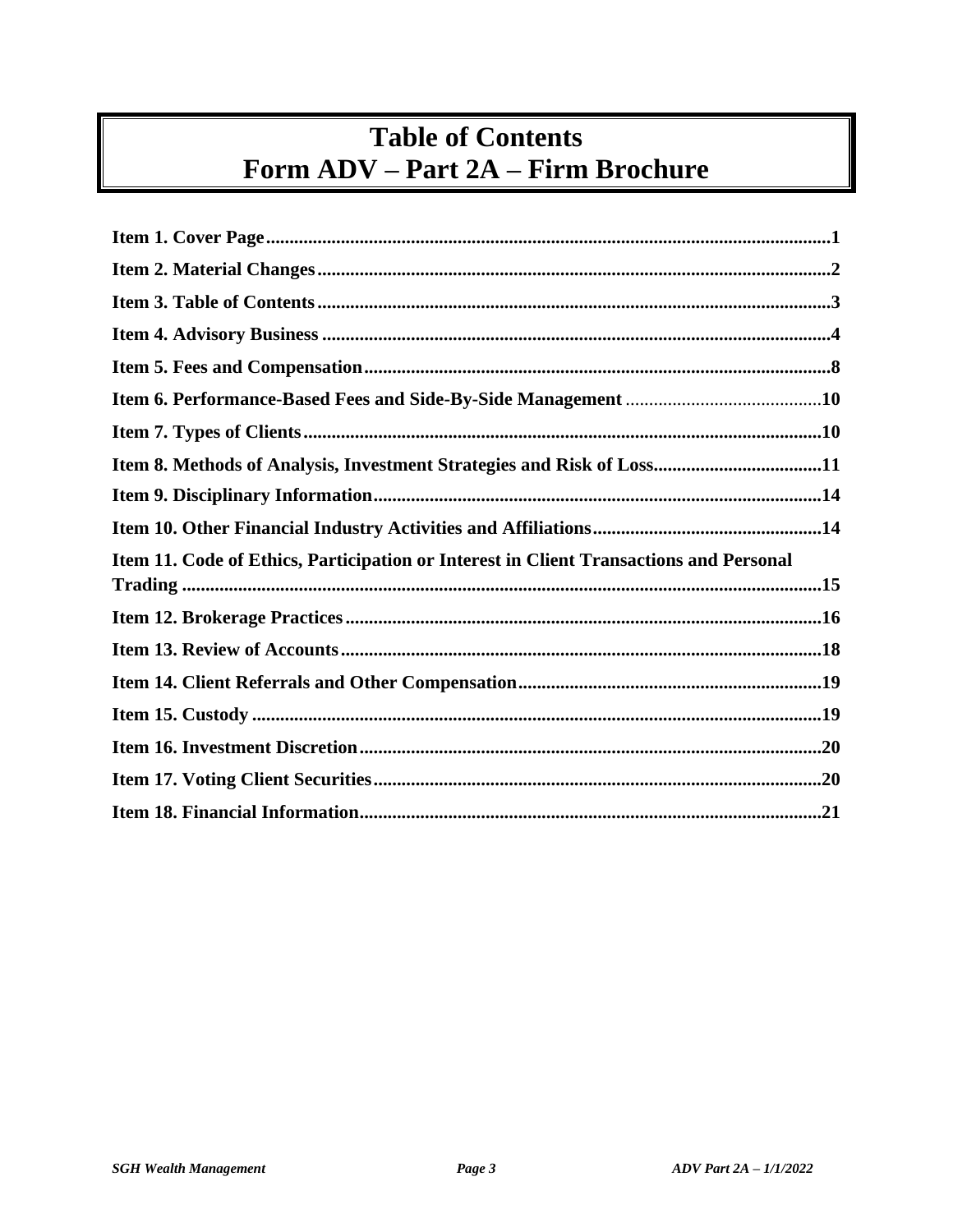## **4. ADVISORY BUSINESS**

#### A. OWNERSHIP/ADVISORY HISTORY

SGH Wealth Management ("We") is a S-Corporation formed in 2005 and was subsequently registered as a Michigan investment adviser in 2016. In 2018 we began the process of registering as a large advisory firm with the Securities and Exchange Commission (SEC). Sam G. Huszczo, CFP®, CFA® ("Mr. Huszczo") is our owner and investment adviser representative. Additional information about Mr. Huszczo can be found under Item 19 and his attached Supplement Brochure.

#### B. ADVISORY SERVICES OFFERED

We offer discretionary investment management services and financial planning services. Before we enter into an advisor-client relationship, we may offer a complimentary general consultation to determine a prospective client's needs and discuss services available that meet those needs. Only after a prospective client has had time to review our solutions/services can they determine whether a relationship might benefit them. Investment advisory services begin only after we and the client formalize the relationship with a properly executed agreement setting forth the terms and conditions under which we will provide our services.

#### i. FINANCIAL PLANNING

We offer clients limited financial planning services to evaluate their financial situations, goals, including risk tolerance, and time horizon, upon request. Through a series of personal exploratory interviews and the use of questionnaires, the firm will collect pertinent data, identify goals, objectives, financial problems, and potential solutions. This initial meeting will determine the extent to which financial planning and investment management is necessary. We will prepare and present specific recommendations and implement those recommendations, as agreed upon with the client. As a result of these actions, our advice may be provided on, (but is not limited to): financial and cash flow management, asset allocation and diversification planning, estate planning, strategic income tax planning, retirement planning, educational funding, goal setting, a review of insurance policies with risk management, review of employer sponsored retirement plan options or other needs as identified by the client and the firm, all potentially provided with recommendations. We may offer comprehensive planning services or the client may desire advice on certain planning components; the firm can tailor services as desired by the client. At the conclusion of the financial planning service, the firm may present the client with a written financial plan.

This financial planning service involves rendering a financial consultation for you based upon an analysis of the documents and information that you provide us. We may recommend that you utilize various financial products, such as insurance or other advisory services, to implement our recommendations and to achieve your goals. You are not obligated to follow our recommendations. We also may recommend that you work with other professionals, such as attorneys or accountants. Additionally, SGH Wealth Management takes no responsibility for the outcome of our advice related to employer sponsored retirement plans in part due to the limited options available within these type of plans.

## ii. PORTFOLIO MANAGEMENT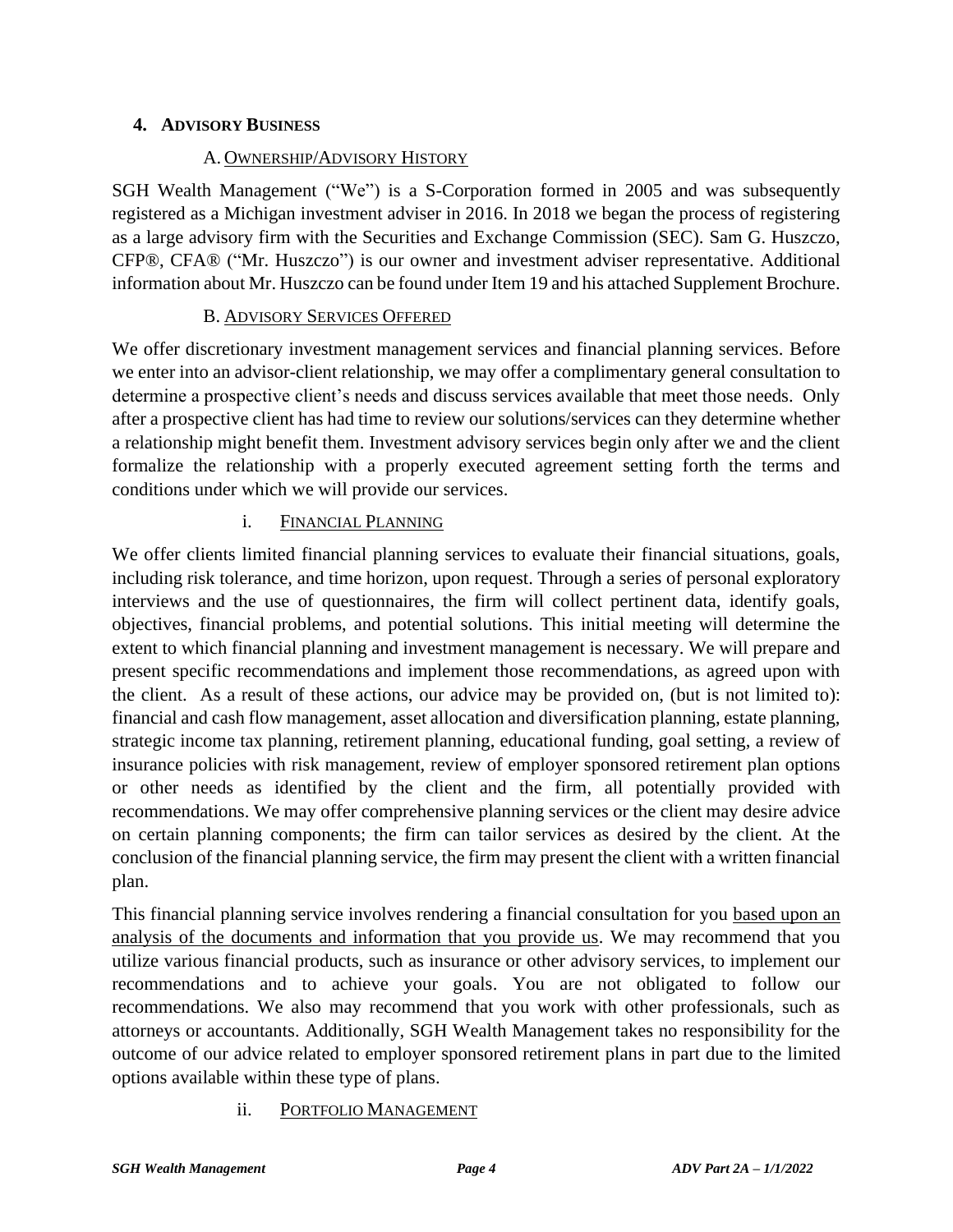We provide investment management services to interested clients on a client specific basis, based upon your unique facts and circumstances. Although we manage your accounts based on your individual needs, we construct client portfolios in accordance with our model asset allocation strategies, which are adjusted for each client's risk profile. The model asset allocation strategies range from aggressive growth to capital preservation. They also differ according to the type of account such as individual retirement accounts verses non-qualified accounts. Upon selecting your risk tolerance profile, allocations are made to each of the models depending upon what is appropriate for you. We rely on the client to accurately specify their own risk tolerance to be able to fit their needs to the appropriate model portfolio. All of the model strategies include some combination of individual stocks, mutual funds, exchange traded funds, alternative investments, options, individual bonds, certificates of deposit, and may potentially include other investment products. We develop these models based upon our proprietary research on markets and market conditions as well as perceived value in selecting securities. Please see Item 8 for additional details.

We periodically review your accounts on an ongoing basis (by monitoring our models) to ensure that risk levels stay within the parameters established by your risk tolerance. We rebalance your portfolios as necessary. More or less frequent rebalancing may be required depending on macroeconomic, market or sector factors, as well as changes in your personal or family circumstances.

## C. TAILORED SERVICES

We tailor all of our services to the client's stated goals, needs and objectives. For our portfolio management service clients, we allow them to impose restrictions on investment in certain securities or types of securities. All restrictions must be presented to us in writing.

#### D. WRAP PROGRAM

We offer a wrap fee program. Our wrap fee accounts are managed on an individualized basis according to the client's investment objectives, financial goals, risk tolerance, etc. We do not manage wrap fee accounts in a different fashion than non-wrap accounts. Additional information about our wrap program can be found in our Appendix 1 to the ADV Part 2A (i.e. Wrap Fee Program Brochure).

## E. CLIENT ASSETS MANAGED

As of January 1<sup>st</sup>, 2022 SGH Wealth Management manages approximately \$275,619,485 in assets: All assets under management are managed on a discretionary basis at this time.

#### F. MISCELLANEOUS

**Limitations of Financial Planning and Non-Investment Consulting/Implementation Services**. To the extent specifically requested by the client, SGH shall generally provide financial planning and related consulting services regarding non-investment related matters, such as estate planning, tax planning, insurance, etc. SGH will generally provide such consulting services inclusive of its advisory fee set forth at Item 5 below (exceptions do occur based upon assets under management, special projects, etc. for which SGH may charge a separate planning fee as discussed at Item 5 below). **Please Note**: SGH **does not** serve as an attorney or accountant, and no portion of our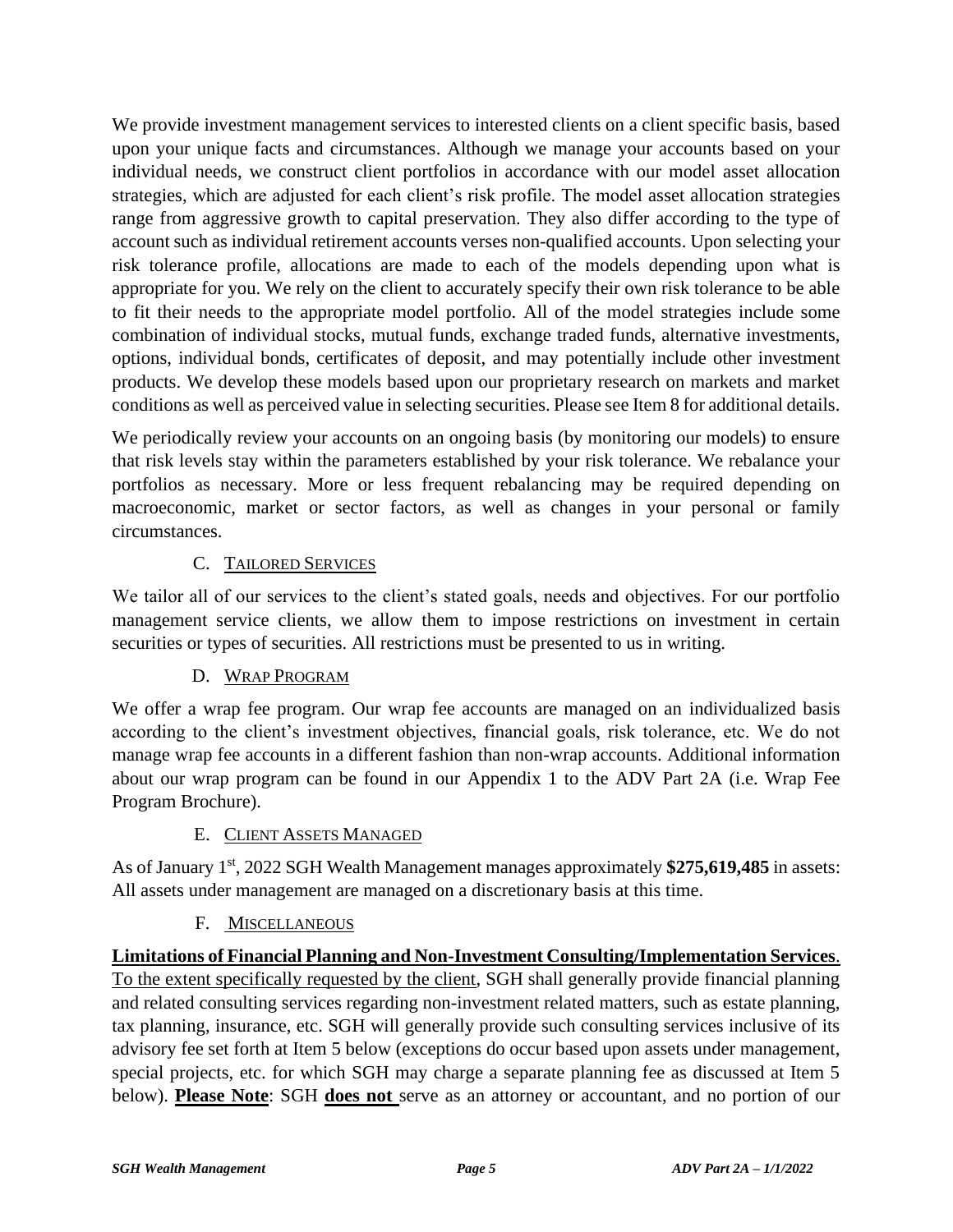services should be construed as legal or accounting services. Accordingly, SGH **does not** prepare estate planning documents or tax returns. To the extent requested by a client, SGH may recommend the services of other professionals for certain non-investment implementation purpose (i.e. attorneys, accountants, insurance, etc.), including SGH representatives, in their separate individual capacities as licensed insurance agents. The client is under no obligation to engage the services of any such recommended professional. The client retains absolute discretion over all such implementation decisions and is free to accept or reject any recommendation from SGH and/or its representatives. **Please Note:** If the client engages any recommended unaffiliated professional, and a dispute arises thereafter relative to such engagement, the client agrees to seek recourse exclusively from and against the engaged professional. **Please Also Note-Conflict of Interest**: The recommendation by SGH that a client purchase an insurance commission product from a SGH representative in his/her separate individual capacity as an insurance agent, presents a *conflict of interest*, as the receipt of commissions may provide an incentive to recommend insurance products based on commissions to be received, rather than on a particular client's need. No client is under any obligation to purchase any insurance commission product from a SGH representative. Clients are reminded that they may purchase insurance products recommended by SGH through other, non-affiliated insurance agents. **SGH's Chief Compliance Officer, Sam Huszczo, remains available to address any questions that a client or prospective client may have regarding the above conflict of interest**.

**Please Note**: **Retirement Rollovers-Potential for Conflict of Interest**: A client or prospective client leaving an employer typically has four options regarding an existing retirement plan (and may engage in a combination of these options): (i) leave the money in the former employer's plan, if permitted, (ii) roll over the assets to the new employer's plan, if one is available and rollovers are permitted, (iii) roll over to an Individual Retirement Account ("IRA"), or (iv) cash out the account value (which could, depending upon the client's age, result in adverse tax consequences). If Registrant recommends that a client roll over their retirement plan assets into an account to be managed by Registrant, such a recommendation creates a conflict of interest if Registrant will earn new (or increase its current) compensation as a result of the rollover. When acting in such capacity, Registrant serves as a fiduciary under the Employee Retirement Income Security Act (ERISA), or the Internal Revenue Code, or both. **No client is under any obligation to rollover retirement plan assets to an account managed by SGH**. **SGH'S Chief Compliance Officer, Sam Huszczo remains available to address any questions that a client or prospective client may have regarding the potential for conflict of interest presented by such rollover recommendation.**

**Bundled (Wrap) vs Unbundled Services.** As indicated in this Brochure, SGH sponsors a wrap program. The wrap program will generally be offered to clients who maintain in excess of \$500,000 of assets under SGH's management. Under a wrap program, the client pays one "bundled" fee which includes both SGH's advisory fee (*see* Item 5 below) and the transaction fees charged by the account custodian-*see* Wrap Program Conflict below. For clients with less than \$500,000 under SGH's management, SGH's advisory fee **does not** include transaction fees charged by the account custodian-the client remains responsible for the payment of all transaction fees. **ANY QUESTIONS**: Our Chief Compliance Officer, Sam Huszczo, remains available to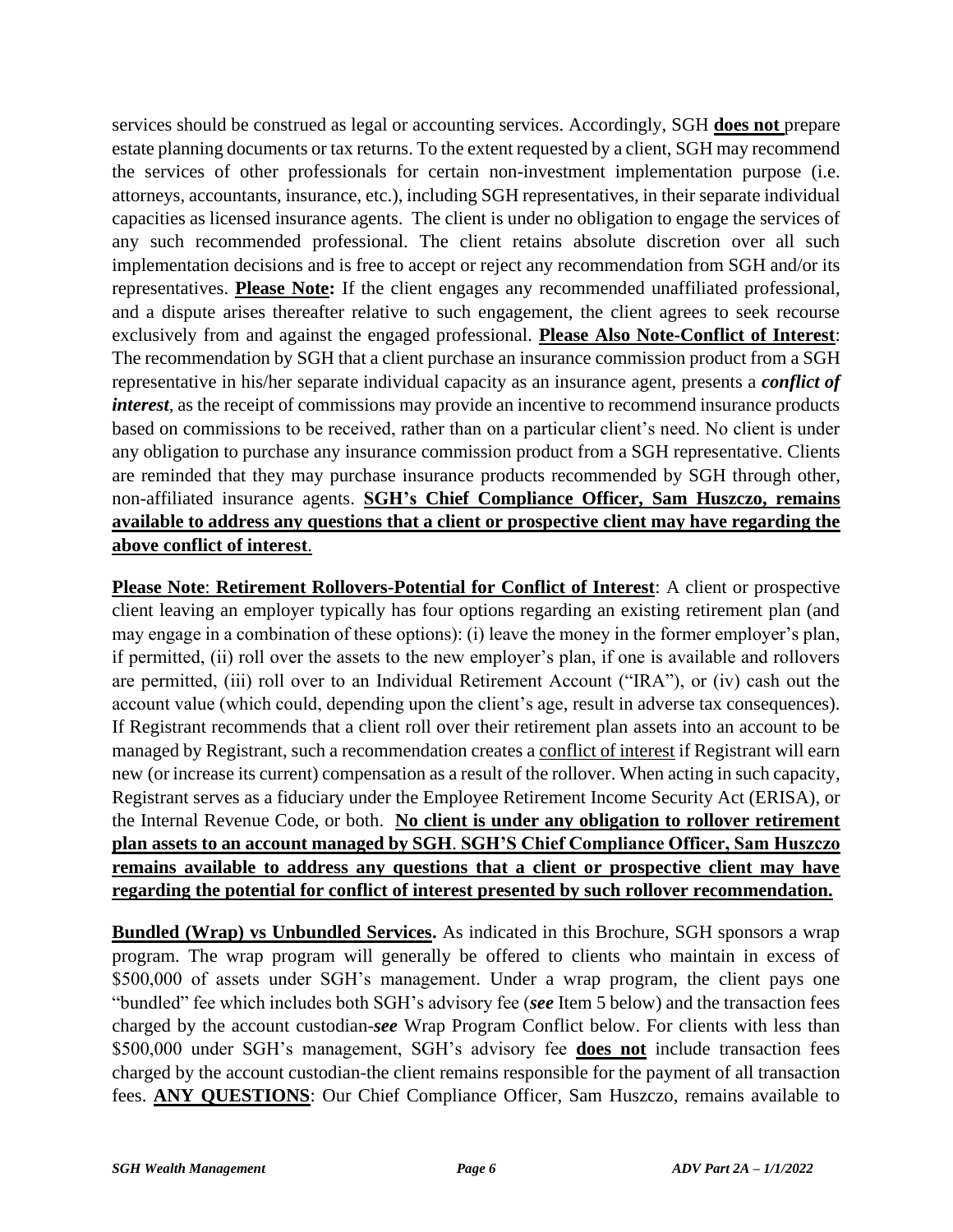address any questions that a client or prospective client may have regarding wrap vs. unbundled advisory services.

**Please Note: Wrap Program Conflict**. As indicated in this Brochure, SGH sponsors a wrap program. The wrap program will generally be offered to clients who maintain in excess of \$500,000 of assets under SGH's management. Under a wrap program, the client pays one "bundled" fee (*see* Item 5 below) which includes both SGH's advisory fee and the transaction fees charged by the account custodian. When managing a client's account on a wrap fee basis, we shall receive as payment for our investment advisory services, the balance of the wrap fee after all wrapfee costs (including account transaction fees) have been deducted. **Accordingly,** we have a **conflict of interest** because we could have an economic incentive to maximize our compensation by seeking to minimize the number of transactions/total costs in the client's account. Participation in the Program may cost more or less than purchasing such services separately. The fee that we charge for participation in the Program may be higher or lower than those charged by other sponsors of comparable wrap fee programs. **ANY QUESTIONS**: Our Chief Compliance Officer, Sam Huszczo, remains available to address any questions that a client or prospective client may have regarding the corresponding conflict of interest a wrap fee arrangement may create.

**Please Note-Use of Mutual Funds**: Most mutual and exchange funds are available directly to the public. Thus, a prospective client can obtain many of the mutual and exchange traded funds that may utilized by SGH independent of engaging SGH as an investment advisor. However, if a prospective client determines to do so, he/she will not receive SGH's initial and ongoing investment advisory services.

**Schwab.** As discussed below at Item 12, when requested to recommend a broker-dealer/custodian for client accounts, SGH generally recommends that Schwab serve as the broker-dealer/custodian for client investment management assets. Broker-dealers such as Schwab charge brokerage commissions and/or transaction fees for effecting securities transactions. In addition to SGH's investment advisory fee, brokerage commissions and/or transaction fees, clients will also incur, relative to all mutual fund and exchange traded fund purchases, charges imposed at the fund level (e.g. management fees and other fund expenses). Unless the client has engaged SGH on a wrap fee basis (*see above*), the fees charged by Schwab or any broker-dealer/custodian directed by the client, are in addition to SGH's advisory fee referenced in Item 5 below.

**Portfolio Activity.** SGH has a fiduciary duty to provide services consistent with the client's best interest. As part of its investment advisory services, SGH will review client portfolios on an ongoing basis to determine if any changes are necessary based upon various factors, including, but not limited to, investment performance, mutual fund manager tenure, style drift, and/or a change in the client's investment objective. Based upon these factors, there may be extended periods of time when SGH determines that changes to a client's portfolio are neither necessary nor prudent. Of course, as indicated below, there can be no assurance that investment decisions made by SGH will be profitable or equal any specific performance level(s).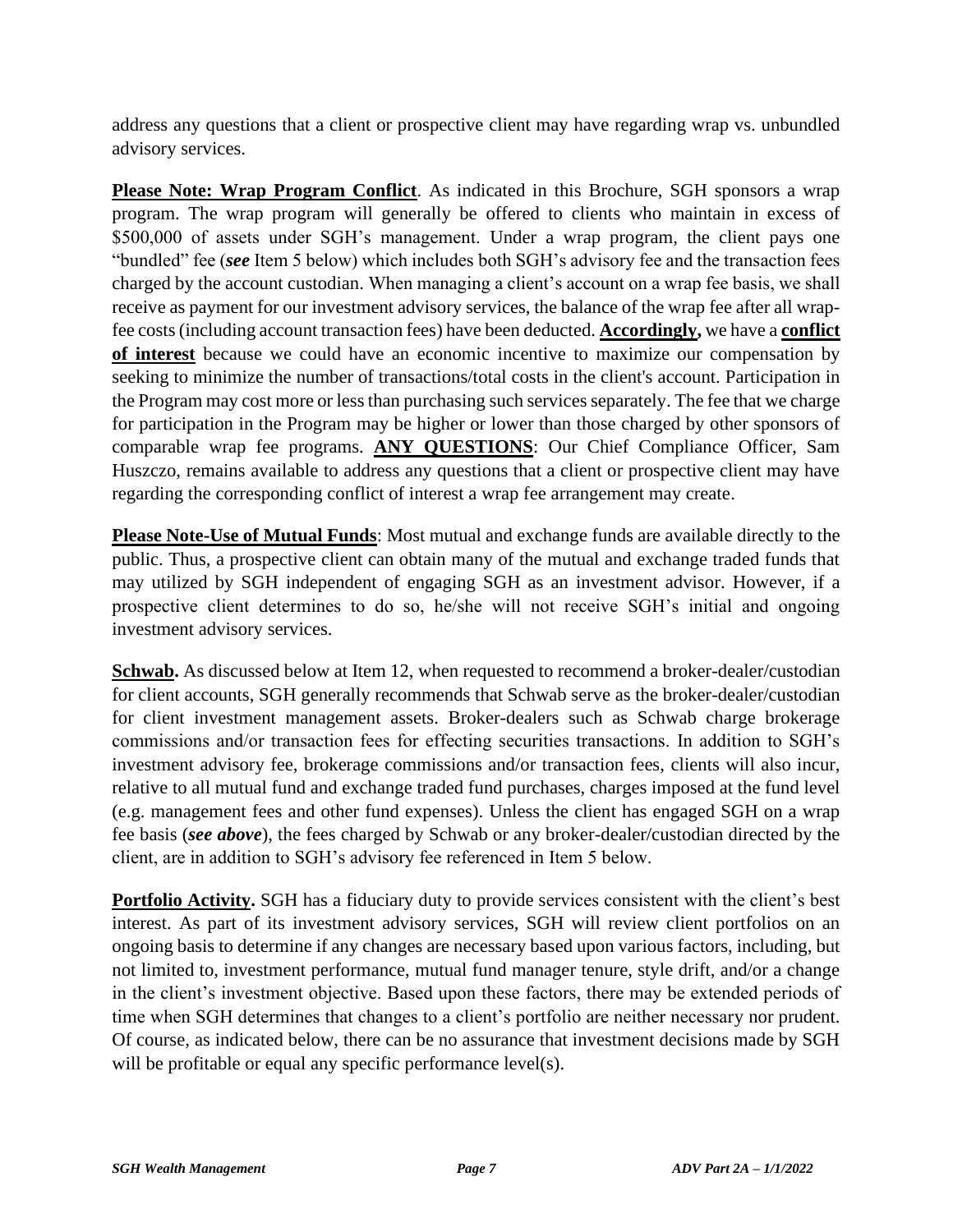**Client Obligations**. In performing our services, SGH shall not be required to verify any information received from the client or from the client's other professionals, and is expressly authorized to rely thereon. Moreover, each client is advised that it remains his/her/its responsibility to promptly notify SGH if there is ever any change in his/her/its financial situation or investment objectives for the purpose of reviewing/evaluating/revising our previous recommendations and/or services.

**Please Note: Investment Risk**. Different types of investments involve varying degrees of risk, and it should not be assumed that future performance of any specific investment or investment strategy (including the investments and/or investment strategies recommended or undertaken by SGH) will be profitable or equal any specific performance level(s).

#### **5. FEES AND COMPENSATION**

#### A. FINANCIAL PLANNING

Typically, our financial planning services are available upon request with our portfolio management services. However, when a client would like financial planning without our investment management services we will charge either a fixed or hourly fee basis in accordance with the following fee schedule:

**Fixed Fee:** The fixed fees range between \$300 and \$1,000. The fixed fee range varies and depends upon the nature and complexity of each client's individual circumstances. Each client's Financial Planning Agreement shows what the client will be charged to complete the Scope of Services as defined in the Agreement. The fixed fee rate is negotiable and collected upon engagement. All plans will be completed within 6 months of engagement subject to client cooperation. Initial advance payment will not exceed \$1,200. In any event, clients will not be charged more than \$1,200.00 for work done 6 months in advance.

**Hourly Fee**: We assess an hourly rate of \$225 an hour for financial planning services with a minimum of two hours per engagement. The number of hours will vary depending upon the complexity of the financial situation and the estimate of hours involved, including preparation and research. The hourly fee is negotiable. One half of the estimated total hourly fee is due upon engagement with the remainder due upon delivery of the financial plan or consulting service.

All fees may be paid by check.

## Termination of Financial Planning Services

The client may cancel the Financial Planning Agreement for any reason during the first five (5) business days from the date of signing the agreement and will receive a refund of 100% of all fees paid without cost or penalty. After the first five (5) business days, written termination will result in a pro-rated refund of any prepaid and unearned fees. For fixed fee financial planning services, a pro-rated refund will be based upon a percentage of work completed. For example, if 25% of a \$1,000 fixed fee plan had been completed, the client will receive a \$750 refund. (\$1,000 minus \$250 equals \$750.) For hourly financial planning engagements, the client will receive a pro-rated refund based on the number of hours completed. For example, if a negotiate hourly fee plan was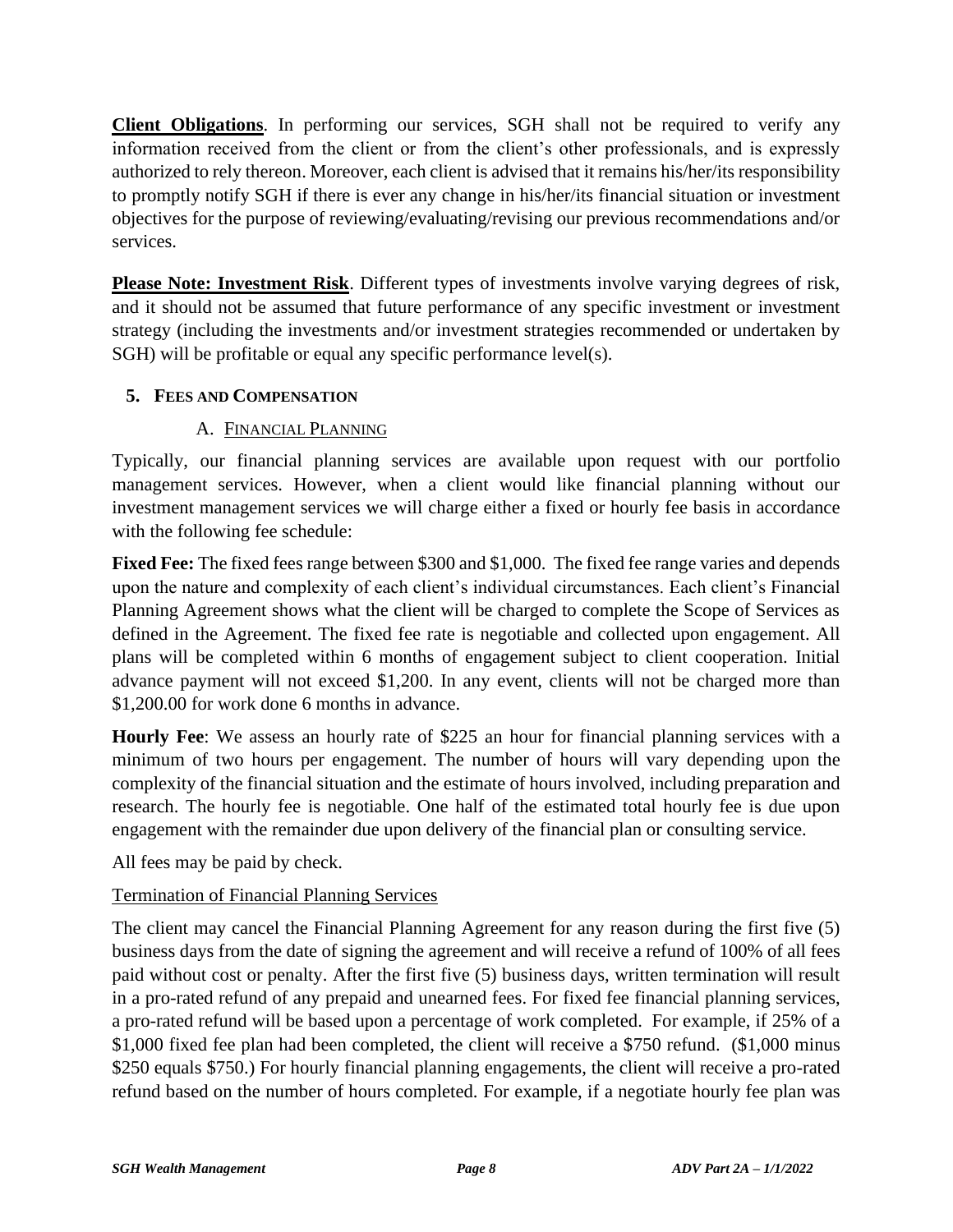to \$775 (3 hours of services) and the one hour was completed, the client will receive a \$516.93 refund. (\$775 collected upfront minus \$258.07 equals \$516.93.) To cancel the agreement, the client must notify the firm in writing to SGH Wealth Management, 17550 W Eleven Mile Rd, Lathrup Village, MI 48076. We reserve the right to terminate any Financial Planning Agreement at our discretion at any time. Should we terminate prior to the end of the quarter you will receive a prorated refund as explained above.

#### B. PORTFOLIO MANAGEMENT SERVICES

Management fees for accounts are charged annually, calculated and billed quarterly in advance based upon the inception value of the account(s). Although we may negotiate our fee under certain circumstances, our standard annualized rates are below:

| <b>Custodian Reported</b>   | <b>Annual</b>     |
|-----------------------------|-------------------|
| <b>Value of Account</b>     | <b>Management</b> |
|                             | Fee               |
| \$250,000 to \$500,000      | 1.00%             |
| \$500,000 to \$1,000,000    | 0.90%             |
| \$1,000,000 to \$2,000,000  | 0.85%             |
| \$2,000,000 to \$5,000,000  | 0.80%             |
| \$5,000,000 to \$10,000,000 | 0.70%             |
| $$10,000,000 +$             | 0.60%             |

The first quarter's management fee will be calculated on the account's initial inception value as reported by the account's custodian. The first quarter's management fee will also be prorated for the number of days that services were provided during the initial quarter. It is withdrawn at account opening. Thereafter, the management fee will be calculated on the account's previous quarter-end value as reported by the account's custodian. Although you can restrict our services, the securities included in your account are subject to our advisory fees unless restricted by you in writing. This includes investments in money market funds, demand deposit accounts, and certificates of deposit are included in the base amount on which fees are calculated. The management fee will be directly deducted from the client's account.

Please note that the official record-keeper of your account is your custodian. It records includes, but not limited to, performance, transactions, cost basis, capital gain and losses and all other related data generated for income tax reporting purposes.

Our management fee does not include brokerage commissions, transaction fees, and other related costs and custodian expenses. Clients may incur additional certain charges imposed by custodians, brokers, and other third parties such as, but not limited to, fees charged by managers, custodial fees, deferred sales charges, odd-lot differentials, transfer taxes, wire transfer and electronic fund fees, and other fees and taxes on brokerage accounts and securities transactions. Mutual funds and exchange traded funds also charge internal management fees, which are disclosed in a fund's prospectus. Such charges, fees and commissions are exclusive, of and in addition to, our fee and we will not receive any portion of these commissions, fees, and costs. Generally speaking, most investments may be purchased directly by you, without using our services and without incurring our advisory fees; however you might not receive access to institutional share classes on your own.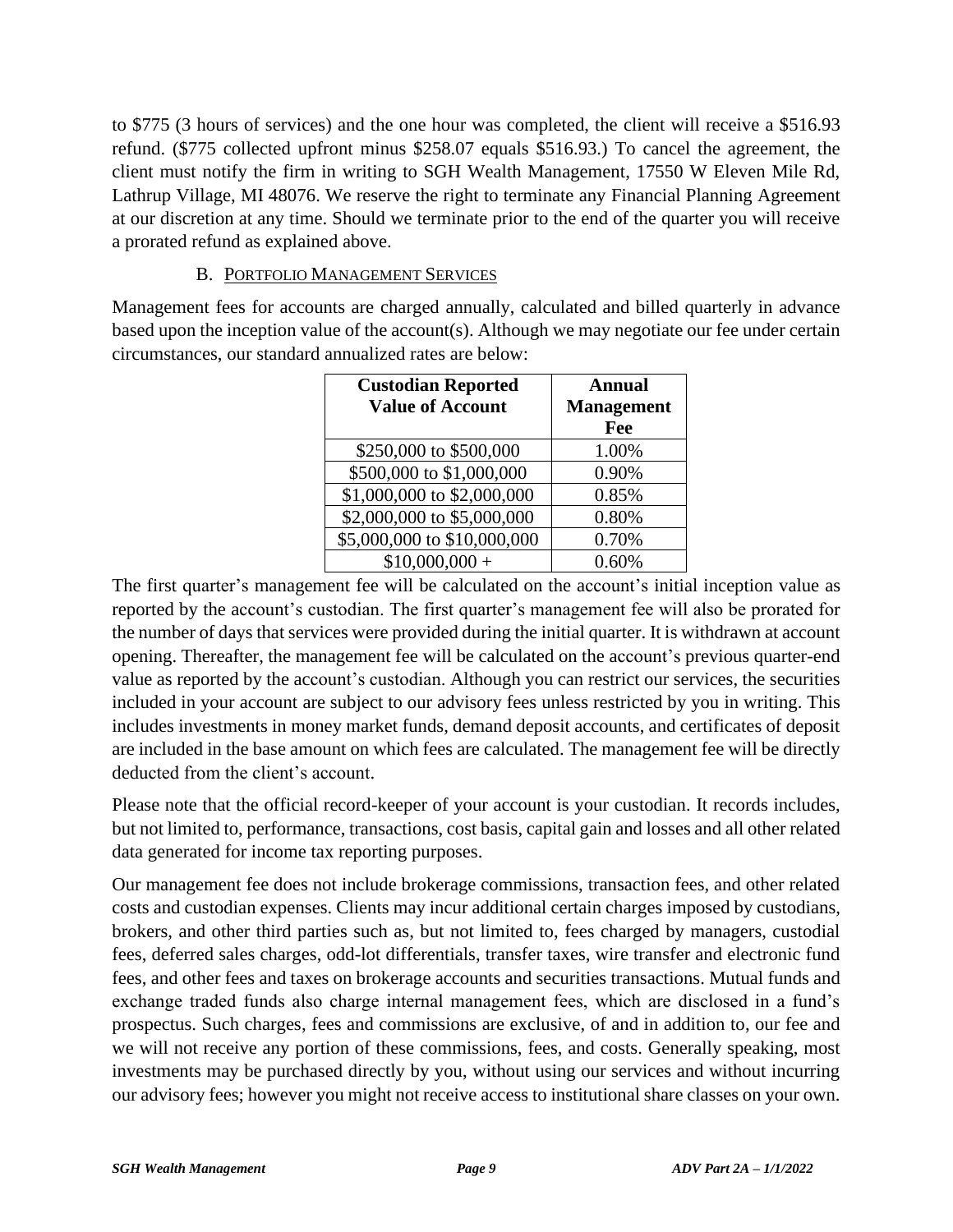Our services are designed, among other things, to assist you in determining which securities are most appropriate for you and your unique circumstances. You should review both the fees charged by the fund(s), third parties and the fees charged by SGH Wealth Management to fully understand the total fees to be paid for the services we provide to you. For more information about our brokerage practice please see Item 12.A.

## Termination of Portfolio Management Services

A client may terminate the Investment Management Agreement for any reason at any time and, within the first five (5) business days after signing the contract, without any cost or penalty. Thereafter, the agreement may be terminated at any time by giving seven (7) days written notice. To cancel the Agreement, the client must notify the firm in writing to SGH Wealth Management, 17550 W Eleven Mile Rd, Lathrup Village, MI 48076. Upon receipt of written notice of termination, we will cease all activity on your behalf and transactions placed on your behalf are allowed to settle. Because we charge in advance, any client that terminates his or her contract within a quarter will receive a prorated refund of fees that is based on the amount of time elapsed during the quarter. For example, if a client cancels on 45 days in to a 90-day quarter, the client will receive a refund of 50% of the fees. (45 days divided by 90 days equal 50 percent.) Please note the prorated refund may be adjusted for additional deposits and withdrawals to the advisory account within the termination quarter. If permitted by the client's custodian the refund will be deposited into the client's account; otherwise the refund will be paid to the client by company check directly to the client within 30 days of termination notice receipt. We reserve the right to terminate any Investment Management Agreement at our discretion at any time. Should we terminate prior to the end of the quarter you will receive a prorated refund as explained above.

#### **6. PERFORMANCE-BASED FEES AND SIDE-BY-SIDE MANAGEMENT**

We do not charge any performance-based fees (fees based on a share of capital gains on or capital appreciation of the assets of a client) or conduct side-by-side management. We do not use performance-based fee structures because of the potential conflict of interest, as this may create incentives for the advisor to recommend an investment that may carry a higher degree of risk to the client.

## **7. TYPES OF CLIENTS**

We offer our services to individuals, pensions and profit-sharing plans, trusts, estates, corporations and other business entities. Client relationships vary in scope and length of service. We generally require a minimum account size of \$250,000, but we may waive this at our discretion. SGH, in its sole discretion, may waive its \$250,000 asset minimum and/or charge a lesser investment management fee based upon certain criteria (i.e. anticipated future earning capacity, anticipated future additional assets, dollar amount of assets to be managed, related accounts, account composition, negotiations with client, etc.). **Please Note**: As result of the above, similarly situated clients could pay different fees. In addition, similar advisory services may be available from other investment advisers for similar or lower fees. See Wrap Appendix for account minimum information in respect to the Wrap Fee Program.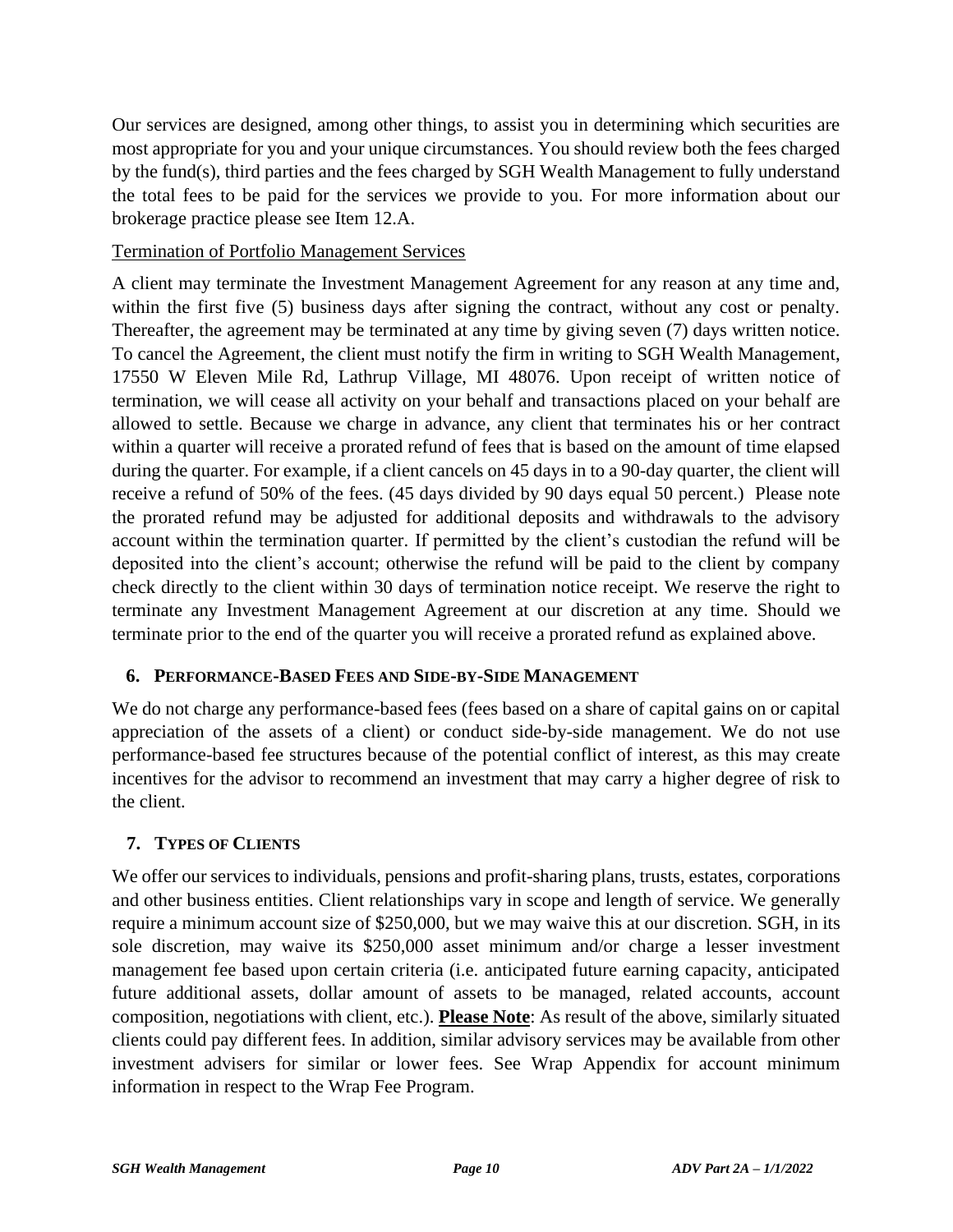#### **8. METHODS OF ANALYSIS, INVESTMENT STRATEGIES AND RISK OF LOSS**

#### A. METHODS OF ANALYSIS AND INVESTMENT STRATEGIES

With respect to our portfolio management services, we use a proprietary combination of the following types of securities analysis and investment strategies.

Asset allocation is an investment strategy that aims to balance risk and reward by apportioning a portfolio's assets according to an individual's goals, risk tolerance and investment horizon among various asset classes. The asset classes typically include equities, fixed-income, alternative investments, and cash and equivalents. Each class has different levels of risk and return, so each will behave differently over time. Any asset allocation advice provided by SGH Wealth Management is based on a number of factors, including the client's investment objectives, risk tolerances, asset class preferences, time horizons, liquidity needs, expected returns and an assessment of current economic and market views expressed by economists, analysts, banks and securities firms. These factors are based on the specific client objectives stated by the client during consultations. The client may change these objectives at any time

Fundamental analysis is a technique that attempts to determine a security's value by focusing on underlying factors that affect a company's *actual* business and its future prospects. The analysis is performed on historical and present data. On a broader scope, one can perform fundamental analysis on industries, sectors or the economy as a whole. The term refers to the analysis of the economic well-being of a financial entity as opposed to only its price movements. The risk associated with fundamental analysis is that despite that appearance that a security is undervalued, it may not rise in value as predicted.

Technical Analysis is a method of evaluating securities by analyzing statistics generated by market activity, such as past prices and volume. Technical analysts do not attempt to measure a security's intrinsic value, but instead use charts and other tools to identify patterns that can suggest future activity. The risk associated with technical analysis is that there is no broad consensus among technical traders on the best method of identifying future price movements.

Long-Term Purchases – We purchase certain securities with the expectation that the value of those securities will grow over a relatively long period of time, generally greater than one year. The risk associated with using a long-term purchase strategy is that it generally assumes the financial markets will go up in the long-term, which may not be the case. There is also the risk that the segment of the market that the client is invested in or perhaps just that client's particular investment will go down over time even if the overall financial markets advance. Purchasing investments long-term may create an opportunity cost - "locking-up" assets that may be better utilized in the short-term in other investments.

Options Writing: We write option, which are derivative securities, which mean they derive their value from that of an underlying instrument, such as a stock, stock index, interest rate or foreign currency. An option is a contract that establishes a price and time frame for the purchase or sale of a particular security. Two parties are involved in the contract: one party receives the right to exercise the contract to buy or sell the underlying security; the other is obligated to fulfill the terms of the contract. Like other securities - including stocks, bonds, and mutual funds - options carry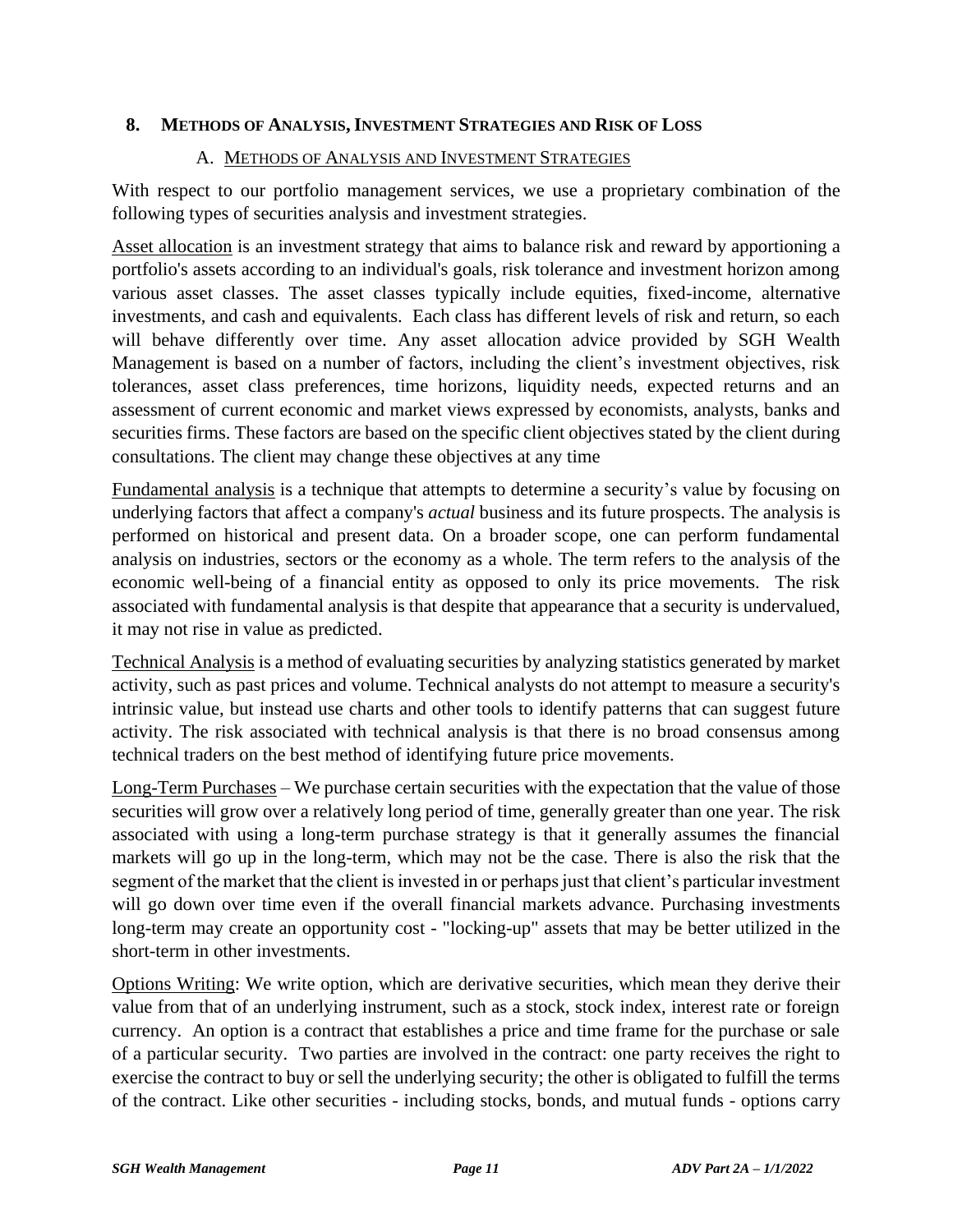no guarantees, and a person must be aware that it is possible to lose all of the principal he/she invests, and sometimes more. As an option holder, a person risks the entire amount of the premium he/she paid pay. But as an options writer, a person takes on a much higher level of risk. For example, if a person writes an uncovered call, he/she faces unlimited potential loss, since there is no cap on how high a stock price can rise. However, since initial options investments usually requires less capital than equivalent stock positions, a potential cash losses as an options investor are usually smaller than if someone bought the underlying stock or sold the stock short. The exception to this general rule occurs when an option is used to provide leverage: Percentage returns are often high, but it is important to remember that percentage losses can be high as well.

Short Sales – We may enter into transactions known as short sales in which we sell a security that we do not own in anticipation of a decline in the market value of the security. Losses from short sales are potentially unlimited. In particular, a tender offer or similar transaction with respect to a company whose securities we have sold short could cause the value of such securities to rise dramatically resulting in substantial losses. Brokers may also require that we cover short position at an inopportune time.

Short-Term Purchases – We purchase certain securities with the expectation that they will be sold within a relatively short period of time, generally less than one year, to take advantage of the securities' short-term price fluctuations. The risk associated with using a short-term purchase strategy is that it generally assumes that we can predict how financial markets will perform in the short-term, which may be very difficult and will incur a disproportionately higher amount of transaction costs compared to long-term trading. There are many factors that can affect financial market performance in the short-term (such as short-term interest rate changes, cyclical earnings announcements, etc.) but may have a smaller impact over longer periods of times. There may be more risk involved in executing short-term strategies. In addition, securities held less than one year before selling it are classified, by the IRS, as a short-term gain and profits may be taxed as ordinary income.

Our analysis of securities and advice relating thereto may be based upon information obtained from financial newspapers and magazines, research materials prepared by others, corporate ratings services, and annual reports, prospectuses and filings made with the Securities and Exchange Commission. Other sources of information may include MorningStar Principia mutual fund information, MorningStar Principia stock information, the World Wide Web, and other sources deemed by the investment advisor representative to be appropriate. We may also utilize computer models for performance analysis, asset allocation and risk management.

#### B. RECOMMENDED SECURITIES AND INVESTMENT RISKS

We use several types of securities in our clients' accounts. These securities may include, but are not limited to, the following: bonds and other corporate debt instruments; exchange traded funds (ETFs); mutual funds; government debt instruments including treasury bills and municipal securities; stocks; preferred stocks; high-yield debt; domestic fixed income; options; traded and non-traded real estate investment trusts; limited partnerships; managed futures; money market funds and cash.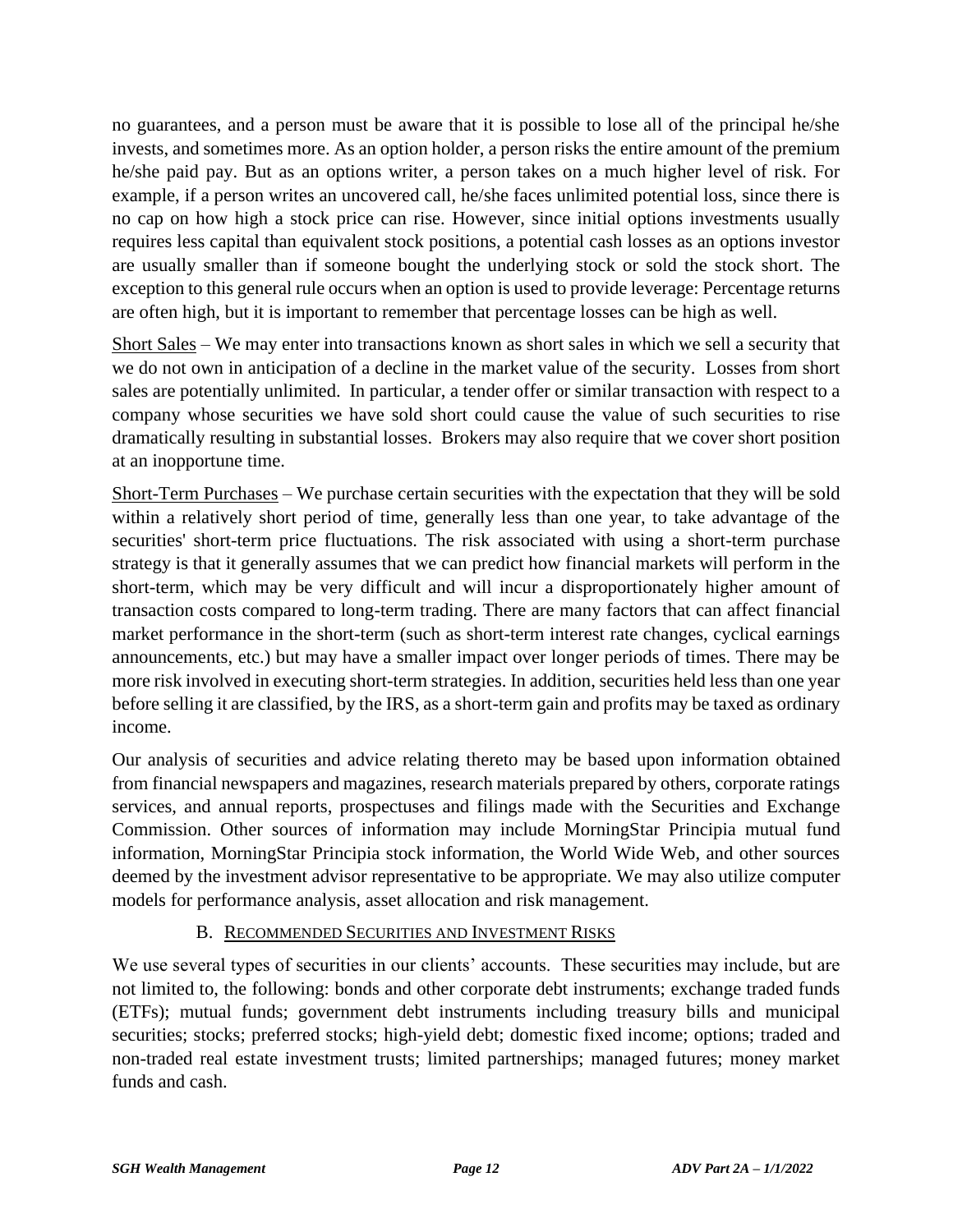All investments bear different types and degrees of risk and **investing in securities involves risk of loss that clients should be prepared to bear.** Investments may fluctuate in value or lose value. Our investment approach continually keeps the risk of loss in mind. While we use investment strategies that are designed to provide appropriate investment diversification, some investments have significantly greater risks than others. Obtaining higher rates-of-return on investments entails accepting higher levels of risk. Recommended investment strategies seek to balance risks and rewards to achieve investment objectives. If a client has questions about risks he/she does not understand, we would be pleased to discuss them.

We strive to render our best judgment on behalf of our clients. Still, we cannot assure or guarantee clients that investments will be profitable or assure that no losses will occur in an investment portfolio. Past performance is an important consideration with respect to any investment or investment adviser, but is not a reliable predictor of future performance. We continuously strive to provide outstanding long-term investment performance, but many economic and market variables beyond our control can affect the performance of an investment portfolio.

An investment could lose money over short or even long periods. A client should expect his/her account value and returns to fluctuate within a wide range, like the fluctuations of the overall stock and bond markets. A client's account performance could be hurt by:

- **Credit risk:** This is the risk that an issuer of a bond could suffer an adverse change in financial condition that results in a payment default, security downgrade, or inability to meet a financial obligation.
- **Inflation risk:** This is the risk that inflation will undermine the performance of an investment and/or the future purchasing power of a client's assets.
- **Interest rate risk:** The chance that bond prices overall will decline because of rising interest rates.
- **International investing risk:** Investing in the securities of non-U.S. companies involves special risks not typically associated with investing in U.S. companies. Foreign securities tend to be more volatile and less liquid than investments in U.S. securities, and may lose value because of adverse political, social or economic developments overseas or due to changes in the exchange rates between foreign currencies and the U.S. dollar. In addition, foreign investments are subject to settlement practices, as well as regulatory and financial reporting standards, that differ from those of the U.S.
- **Currency Risk:** Investments overseas are subject to fluctuations in the value of the dollar against the currency of the investment's originating country. Also known as exchange rate risk.
- Leverage risk: Using derivatives to increase the fund's combined long and short exposure creates leverage, which can magnify the fund's potential for gain or loss and, therefore, amplify the effects of market volatility on the fund's share price.
- **Liquidity risk:** Liquidity risk exists when a particular investment would be difficult to purchase or sell, possibly preventing the investor from selling such illiquid securities at an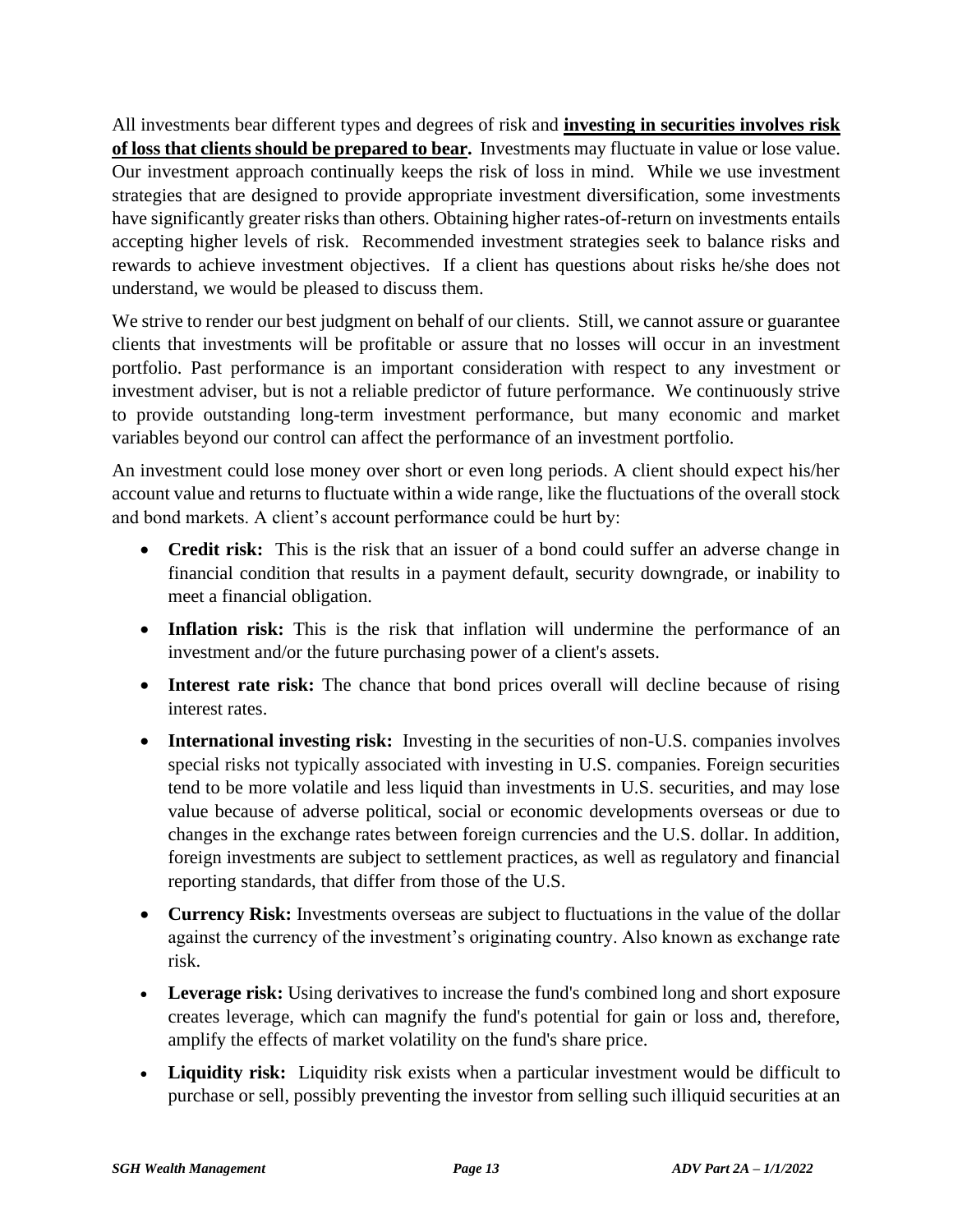advantageous time or price, or possibly requiring the investor to dispose of other investments at unfavorable times or prices in order to satisfy its obligations.

- **Manager risk:** The chance that the proportions allocated to the various securities will cause the client's account to underperform relevant to benchmarks or other accounts with a similar investment objective.
- **Options risk:** Like other securities including stocks, bonds, and mutual funds options carry no guarantees, and a person must be aware that it is possible to lose all of the principal he or she invests, and sometimes more. As an option holder, a person risks the entire amount of the premium he or she paid. But as an options writer, a person takes on a much higher level of risk. For example, if a person writes an uncovered call, he or she faces unlimited potential loss, since there is no cap on how high a stock price can rise. However, since initial option investments usually require less capital than equivalent stock positions, potential cash losses as an options investor are usually smaller than if someone bought the underlying stock or sold the stock short. The exception to this general rule occurs when an option is used to provide leverage; percentage returns are often high, but it is important to remember that percentage losses can be high as well.
- **Portfolio concentration:** Accounts that are not diversified among a wide range of types of securities, countries or industry sectors may have more volatility and are considered to have more risk than accounts that are invested in a greater number of securities because changes in the value of a single security may have more of a significant effect, either negative or positive. Accordingly, portfolios are subject to more rapid changes in value than would be the case if the client maintained a more diversified portfolio.
- **Stock market risk:** The chance that stock prices overall will decline. Stock markets tend to move in cycles, with periods of rising stock prices and periods of falling stock prices.

## **9. DISCIPLINARY INFORMATION**

Registered Investment Advisers are required to disclose all material facts regarding any legal or disciplinary events within the past 10-years that would be material to your evaluation of the Adviser or the integrity of its management. We have no information applicable to this Item because we have not been the subject of any administrative, civil, criminal or regulatory proceedings.

## **10. OTHER FINANCIAL INDUSTRY ACTIVITIES AND AFFILIATIONS**

## A. BROKER-DEALER AFFILIATIONS

We are not affiliated with a broker-dealer.

## B. FUTURES/COMMODITIES FIRM AFFILIATION

We are not affiliated with a futures or commodities broker.

#### C. OTHER INDUSTRY AFFILIATIONS

**Insurance Sales**. As indicated at Item 4 above, to the extent requested by a client, SGH may recommend the services of other professionals for certain non-investment implementation purpose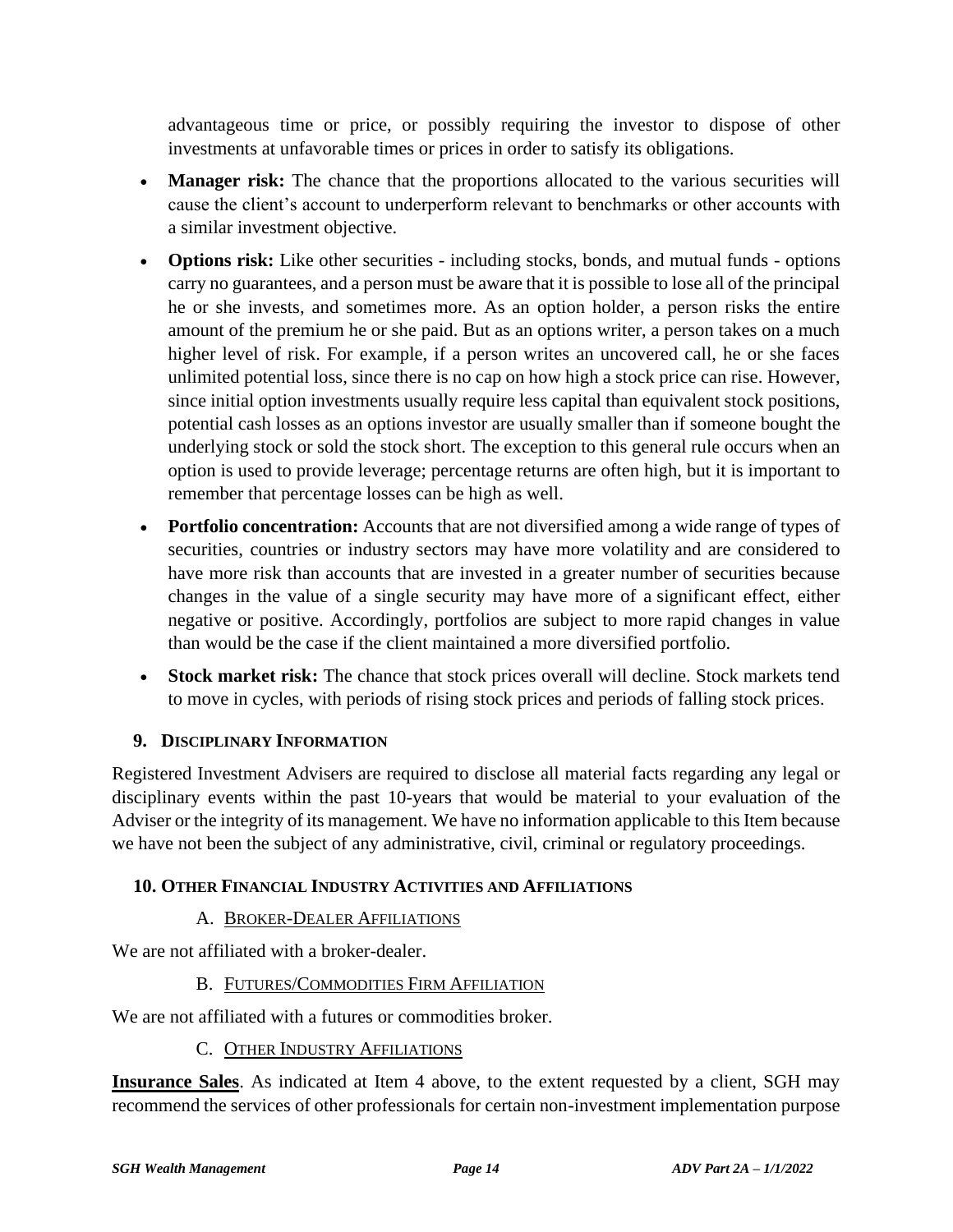(i.e. attorneys, accountants, insurance, etc.), including SGH representatives, in their separate individual capacities as licensed insurance agents. This includes Sam Huszczo, who currently maintains an active insurance license. The recommendation by SGH that a client purchase an insurance commission product from a SGH representative in his/her separate individual capacity as an insurance agent, presents a *conflict of interest*, as the receipt of commissions may provide an incentive to recommend insurance products based on commissions to be received, rather than on a particular client's need. No client is under any obligation to purchase any insurance commission product from a SGH representative. Clients are reminded that they may purchase insurance products recommended by SGH through other, non-affiliated insurance agents. **SGH's Chief Compliance Officer, Sam Huszczo, remains available to address any questions that a client or prospective client may have regarding the above conflict of interest.**

#### D. SELECTION AND MONITORING OF THIRD PARTY INVESTMENT ADVISERS

We do not recommend the services of third party investment advisers.

## **11. CODE OF ETHICS, PARTICIPATION OR INTEREST IN CLIENT TRANSACTIONS AND PERSONAL TRADING**

#### A. DESCRIPTION

Our Code of Ethics establishes ideals for ethical conduct upon fundamental principles of openness, integrity, honesty, and trust. We will provide a copy of our Code of Ethics to any client or prospective client upon request.

Our Code of Ethics covers all supervised persons and it describes our high standard of business conduct, and fiduciary duty to our clients. The Code of Ethics includes provisions relating to the confidentiality of client information, a prohibition on insider trading, a prohibition of rumor mongering, restrictions on the acceptance of significant gifts and the reporting of certain gifts and business entertainment items, and personal securities trading procedures, among other things. All supervised persons must acknowledge the terms of the Code of Ethics annually, or as amended.

#### B. MATERIAL INTEREST IN SECURITIES

We <u>do</u> not have a material interest in any securities.

#### C. INVESTING IN OR RECOMMENDING THE SAME SECURITIES

Our associates may buy or sell for their own accounts the same securities at or about the same time they recommend to or purchase for client accounts. This causes a conflict of interest because they can trade ahead of client trades. We mitigate the conflict of interest in two ways. First, our Code of Ethics requires employees to: (1) report personal securities transactions on at least a quarterly basis and (2) provide us with a detailed summary of certain holdings (both initially upon commencement of employment and quarterly thereafter) in which such employees have a direct or indirect beneficial interest. The reports are reviewed to ensure our associates do not trade ahead of client accounts. Additionally, we require client transactions be placed ahead of our associates' personal trades or our associates can place personal trades as part of a block trade (Please see Item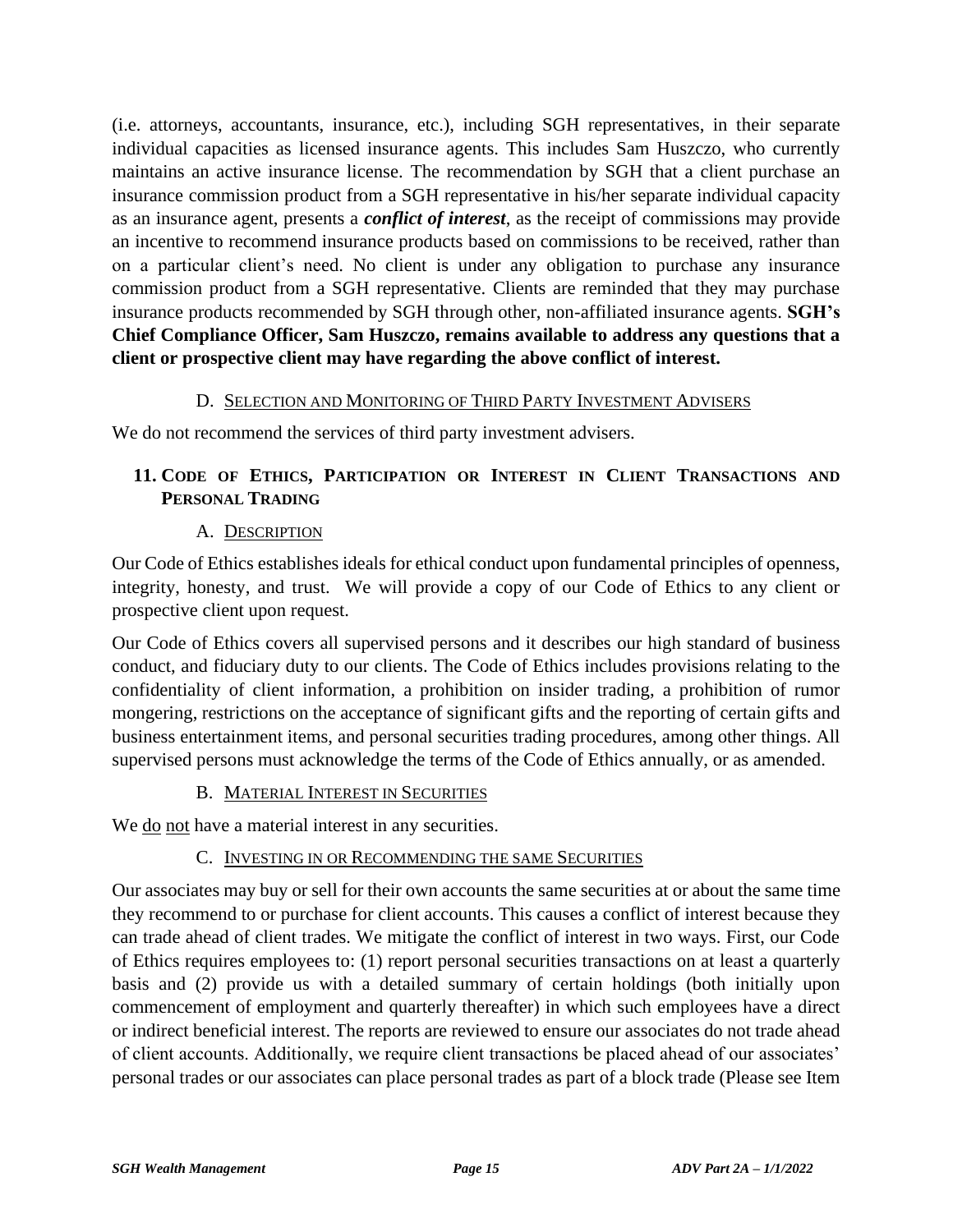12.B. for details on our block trading practices). The records of all associates' personal and client trading activities are reviewed and made available to regulators to review on the premises.

#### **12. BROKERAGE PRACTICES**

#### A. RECOMMENDED BROKERAGE

SGH Wealth Management does not maintain custody of clients' assets on which we advise (although we may be deemed to have custody of your assets if you give us authority to withdraw assets from your account (see item  $15 -$ Custody)). Clients' assets must be maintained in an account at a "qualified custodian," generally a broker-dealer or bank. We recommend that clients use Charles Schwab & Co., Inc. ("Schwab"), a FINRA-registered broker-dealer, member SIPC, as the qualified custodian. We are independently owned and operated and not affiliated with Schwab. Schwab will hold client assets in a brokerage account and buy and sell securities when we, the Advisor, instruct them to. While we recommend that clients use Schwab as custodian/broker, client will decide whether to do so and open client's account with Schwab by entering into an account agreement directly with them. We do not open the account for the client.

#### *How we Select Brokers/Custodians to Recommend*:

We seek to recommend a custodian/broker who will hold your assets and execute transactions on terms that are overall most advantageous when compared with other available providers and their services. We consider a wide range of factors, including these:

- Combination of transaction execution services along with asset custody services (generally without a separate fee for custody)
- Capability to execute, clear, and settle trades (buy and sell securities for your account)
- Capabilities to facilitate transfers and payments to and from accounts (wire transfers, check requests, bill payment, etc.)
- Breadth of investment products made available (stocks, bonds, mutual funds, exchange-traded funds (ETFs), etc.)
- Availability of investment research and tools that assist us in making investment decisions
- Quality of services
- Competitiveness of the price of those services (commission rates, margin interest rates, other fees, etc.) and willingness to negotiate them
- Reputation, financial strength, and stability of the provider
- Their prior service to us and our other clients

For our clients' accounts it maintains, Schwab generally does not charge you separately for custody services but is compensated by charging you commissions or other fees on trades that it executes or that settle into your Schwab account. These fees are in addition to the commissions or other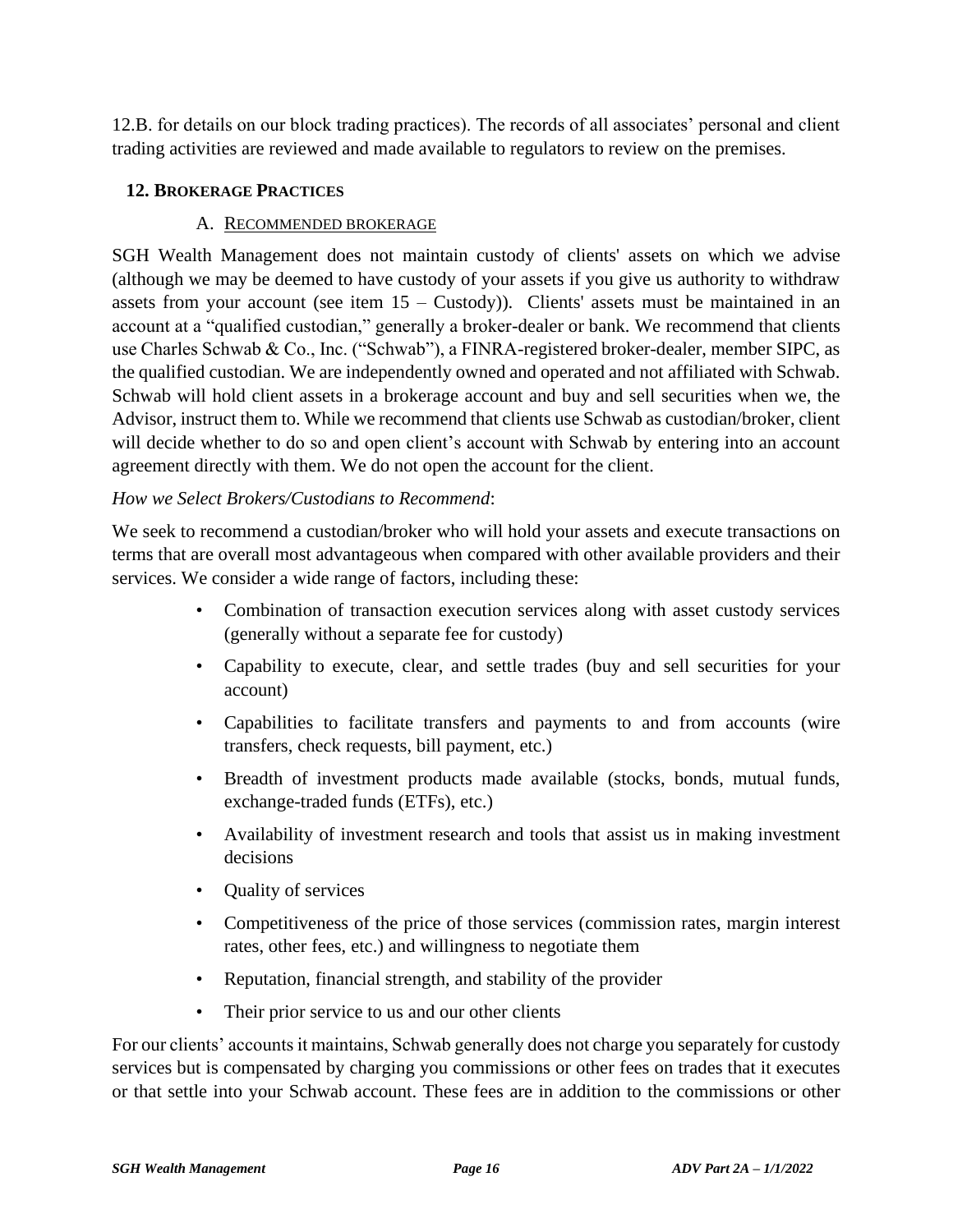compensation you pay the executing broker-dealer. In order to minimize your trading costs, we recommend Schwab execute most trades for your account. As a fiduciary it is our highest priority to act in our clients' bet interest. Although our assessment and recommendation of Schwab is based on an objective assessment of Schwab, it is an inherent conflict of interest in recommending Schwab when we (and you) receive benefits that we do not pay for separately. We mitigate this conflict by this disclosure to you in this Form ADV Part 2A.

#### *Products and Services Available to Us from Schwab*:

Schwab Advisor Services™ (formerly Schwab Institutional) is Schwab's business serving independent investment advisory firms like us. They provide our clients and us with access to its institutional brokerage— trading, custody, reporting, and related services—many of which are not typically available to Schwab retail customers. Schwab also makes available various support services. Some of those services help us manage or administer our clients' accounts, while others help us manage and grow our business. Here is a more detailed description of Schwab's support services:

**Services That Benefit You.** Schwab's institutional brokerage services include access to a broad range of investment products, execution of securities transactions, and custody of client assets. The investment products available through Schwab include some to which we might not otherwise have access or that would require a significantly higher minimum initial investment by our clients. Schwab's services described in this paragraph generally benefit you and your account.

**Services That May Not Directly Benefit You.** Schwab also makes available to us other products and services that benefit us but may not directly benefit you or your account. These products and services assist us in managing and administering our clients' accounts. They include investment research, both Schwab's own and that of third parties. We may use this research to service all or some substantial number of our clients' accounts, including accounts not maintained at Schwab. In addition to investment research, Schwab also makes available software and other technology that:

- provide access to client account data (such as duplicate trade confirmations and account statements);
- facilitate trade execution and allocate aggregated trade orders for multiple client accounts;
- provide pricing and other market data;
- facilitate payment of our fees from our clients' accounts; and
- assist with back-office functions, recordkeeping, and client reporting.

**Services That Generally Benefit Only Us.** Schwab also offers other services intended to help us manage and further develop our business enterprise. These services include:

- educational conferences and events;
- technology, compliance, legal, and business consulting;
- publications and conferences on practice management and business succession; and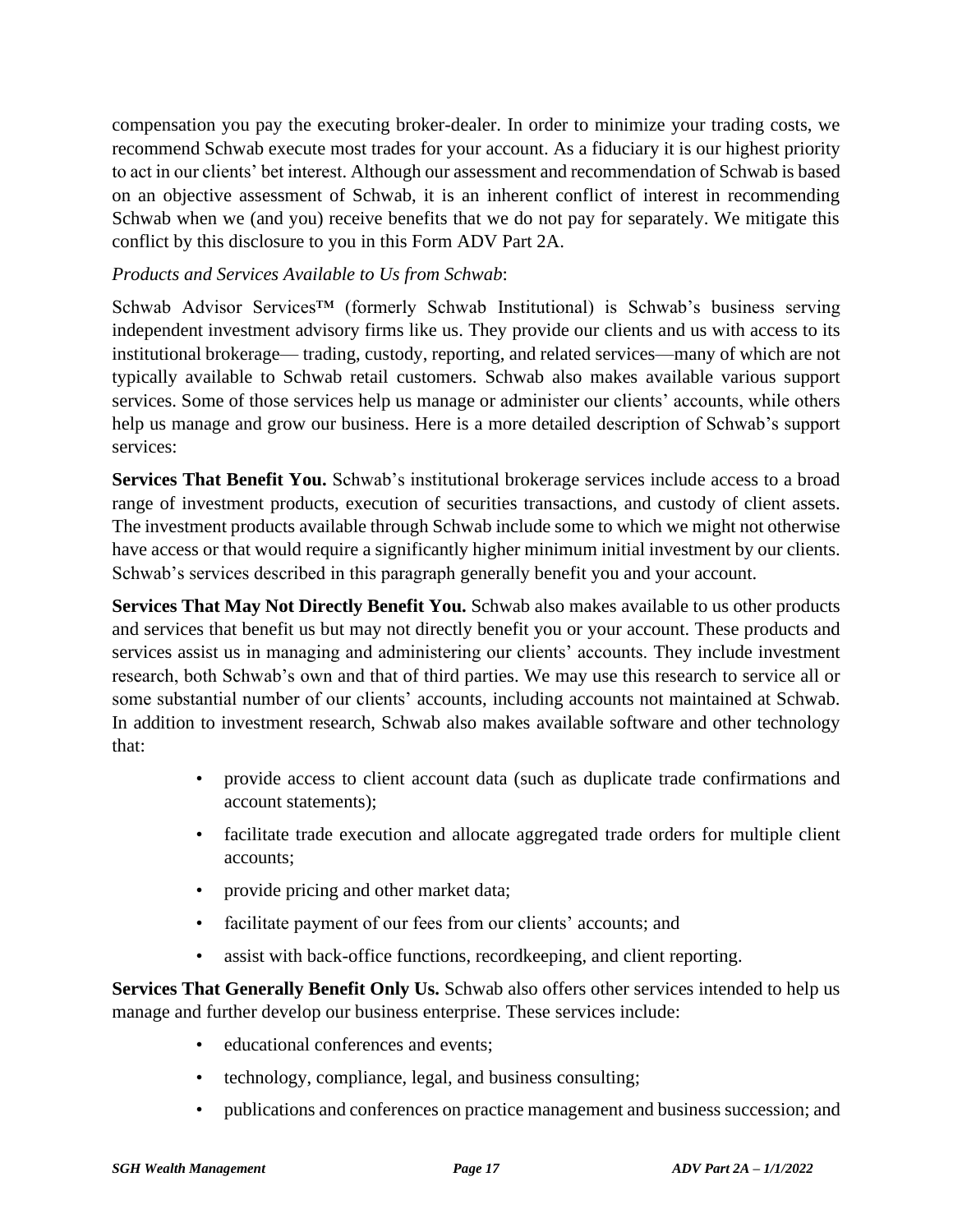• access to employee benefits providers, human capital consultants, and insurance providers.

Schwab may provide some of these services itself. In other cases, it will arrange for third-party vendors to provide the services to us. Schwab may also discount or waive its fees for some of these services or pay all or a part of a third party's fees. Schwab may also provide us with other benefits such as occasional business entertainment of our personnel.

#### i. RESEARCH AND SOFT DOLLAR BENEFITS

"Soft dollars" are defined as a form of payment investment firms can use to pay for goods and services such as news subscriptions or research. When an investment firm gives its business to a particular brokerage firm, the brokerage firm in return can agree to use some of its revenue to pay for these types of services. The benefits described above from Schwab are not considered soft dollars.

#### ii. BROKERAGE FOR CLIENT REFERRALS

We do not receive client referrals or any other incentive from any custodian or any third party.

#### iii. DIRECTED BROKERAGE

Some clients may direct us to use a specific broker-dealer to execute securities transactions for their accounts. In that case, you must provide access to the account, account statements, and pay fees and commissions generated at your broker dealer/custodian. You are responsible for the paperwork required to maintain the account as well as communications required with that firm. When so directed, the use of a custodian other than Schwab, may not allow us to be able to effectively achieve best execution on clients' transactions, include affected accounts in block trades, negotiate favorable commission and transaction fees, and/or give us access to the securities we use for client accounts. Approval and acceptance of a custodian other than Schwab will be made on a case-by-case basis.

#### B. TRADE AGGREGATION

We may, but are not obligated to, aggregate transactions in equity and fixed income securities for a client with other clients to improve the quality of execution. When transactions are so aggregated, the actual prices applicable to the aggregated transactions will be averaged, and the client account will be deemed to have purchased or sold its proportionate share of the securities involved at the average price obtained. We may determine not to aggregate transactions, for example, based on the size of the trades, the number of client accounts, the timing of the trades, the liquidity of the securities and the discretionary nature of the trades. If we do not aggregate orders, some clients purchasing securities around the same time may receive a less favorable price than other clients. This means that this practice of not aggregating may cost clients more money. Most mutual fund or ETF trades do not garner any client benefit from trade aggregation.

#### **13. REVIEW OF ACCOUNTS**

## A. PERIODIC REVIEWS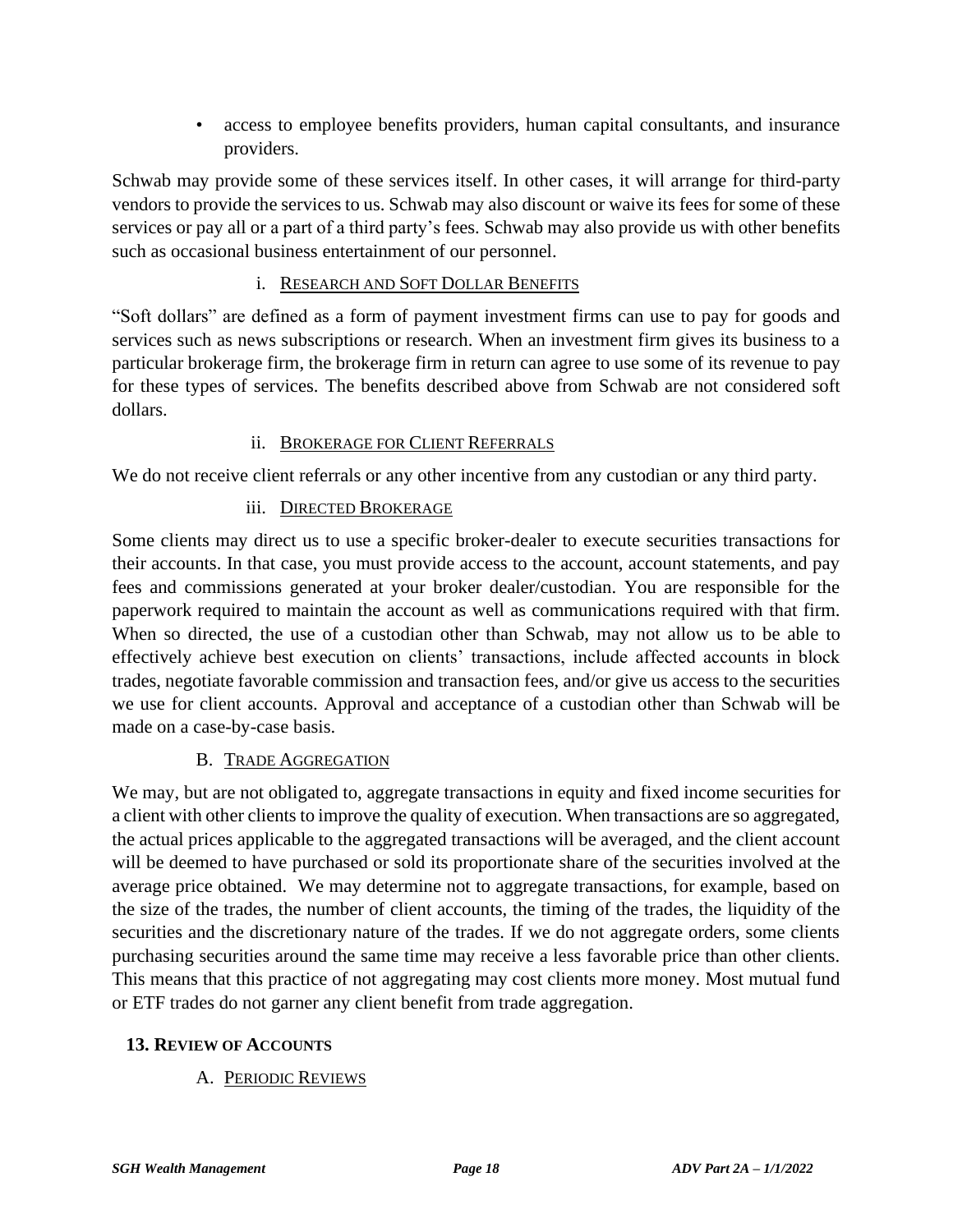Mr. Huszczo meets with each client, either in person or by telephone, on an annual basis. The meeting reviews the client's financial situation and each account to ensure that the accounts are invested in accordance to the client's current risk tolerance. In the event of any changes to the client's financial situation or risk tolerance, the client is encouraged to contact Mr. Huszczo as soon as possible.

#### B. OTHER REVIEWS

Additional reviews are conducted periodically depending on market conditions, economic or political events, changes in tax laws, or by changes in a client's financial situation (such as retirement, termination of employment, physical move or inheritance).

#### C. REPORTS

Clients will receive trade confirmations and monthly statements from the account custodian or clearing firm, if the account has activity during the month. If the account does not have any monthly activity, an account statement is provided by the account custodian or clearing firm at least quarterly. Such statements will show any activity in the account, as well as period ending position balances. If you do not receive your custodial statement directly from your custodian, call them immediately or call us so that we may assist you.

## **14. CLIENT REFERRALS AND OTHER COMPENSATION**

#### A. OTHER COMPENSATION

We receive an economic benefit from Schwab in the form of the support products and services it makes available to us and other independent investment advisors that have their clients maintain accounts at Schwab. These products and services, how they benefit us, and the related conflicts of interest are described above (see Item 12 – Brokerage Practices). The availability of Schwab's products and services to us is not based on our giving particular investment advice, such as buying particular securities for our clients.

In additionally, we may also receive economic benefits from the investment companies that we work with. Occasionally, we have seminars for existing clients that are sponsored by or paid in part by these investment companies. All sponsorship fees are used to reimburse incurred seminar expenses. Typically, the investment company attends the events and makes payments directly to the venue. This could be viewed as a conflict of interest because it gives us a financial incentive to use the investment company who sponsors our events. We mitigate this conflict of interest to the best of our ability by placing the clients' interests ahead of our own and through our fiduciary duty. We further mitigate the conflict of interest by allowing clients to place restrictions on securities held in their accounts and therefore clients may exclude any investment from their accounts.

#### B. CLIENT REFERRALS

SGH Wealth Management, including our advisors, do not pay for client referrals or use solicitors.

## **15. CUSTODY**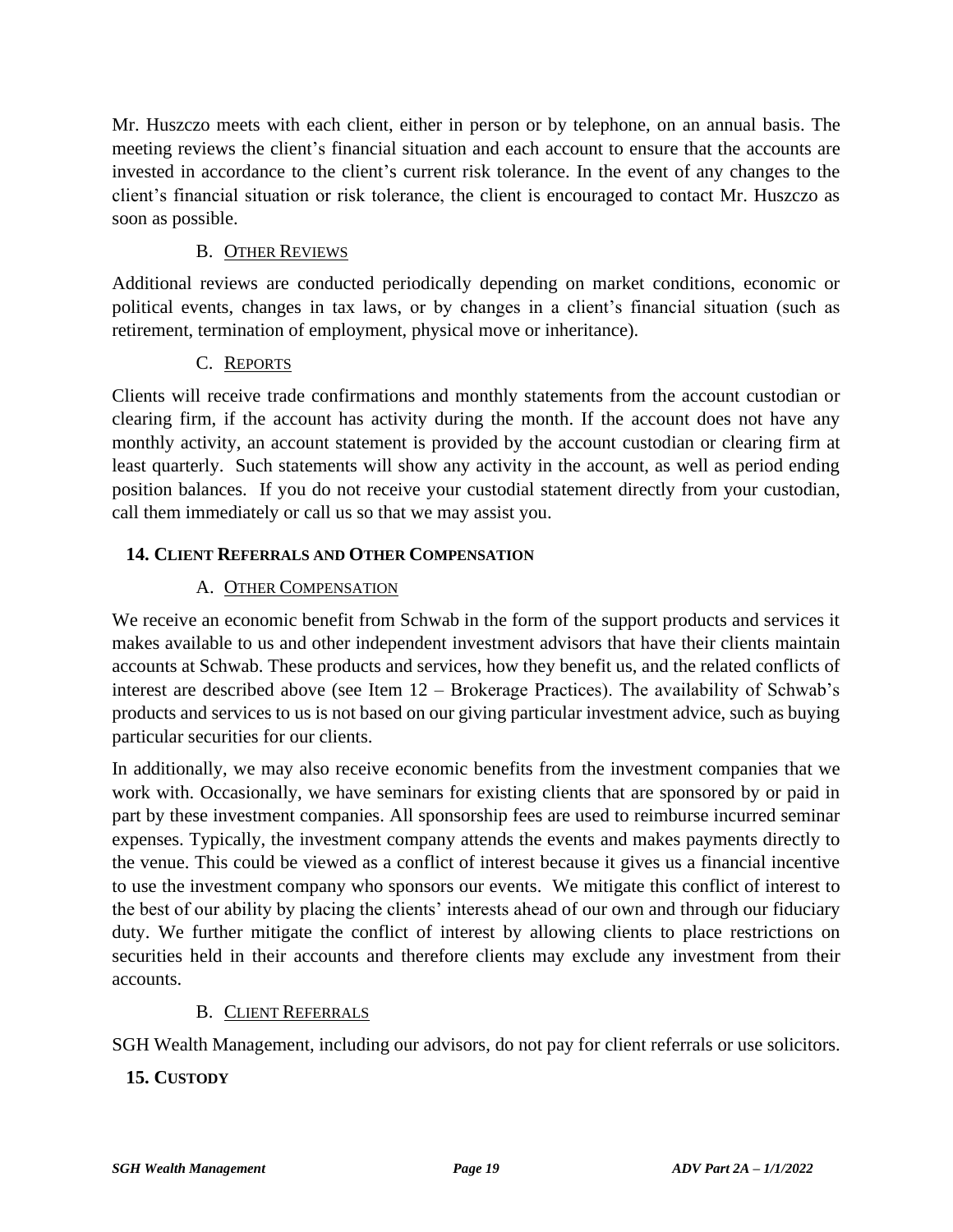All client funds, securities and accounts are held at third-party custodians. Under government regulations, we are deemed to have custody of your assets if you authorize us to instruct Schwab to deduct our advisory fees directly from your account. Schwab maintains actual custody of your assets. You will receive account statements directly from Schwab at least quarterly. They will be sent to the email or postal mailing address you provided to Schwab. You should carefully review those statements promptly when you receive them. We also urge you to compare Schwab's account statements with the periodic portfolio reports you will receive from us. Our statements may vary from custodial statements based on a number of factors including custodial pricing issues, dividends due but not yet paid or fixed income accrued interest due or payable, among others. Your custodial statement is the sole authority for tax reporting purposes.

Please note that the official record-keeper of your account is your custodian. It records includes, but not limited to, performance, transactions, cost basis, capital gain and losses and all other related data generated for income tax reporting purposes.

**Please Note: Custody Situations:** We engage in other practices and/or services on behalf of our clients that require disclosure at ADV Part 1, Item 9, which practices and/or services **are not** subject to an annual surprise CPA examination in accordance with the requirements of Rule 206(4)-2 under the Investment Advisers Act of 1940 and the Securities and Exchange Commission's February 21<sup>st</sup>, 2017 No-Action Letter for the Investment Adviser Association.

#### **16. INVESTMENT DISCRETION**

We offer both discretionary and non-discretionary portfolio management services. We generally receive investment discretionary authority from you at the outset of an advisory relationship. With discretionary portfolio management services, we ask clients to sign an investment management agreement that contains a limited power of attorney granting us discretionary power over the account. In discretionary accounts, we will be allowed to place trades, buy or sell securities of any type and in amounts we deem appropriate for the account, without first obtaining the client's consent to each trade. Directions will be given to the account custodian to complete the transaction. You may place reasonable restrictions on your account as long as they are in writing and accepted by us.

We also offer non-discretionary portfolio management services. With non-discretionary portfolio management services, the client retains full discretion to supervise, manage, and direct the assets of the account. We will make recommendations on how the account should be managed. However, we will have to receive the client's permission prior to placing any trades. Still, the client will be free to manage the account with or without our recommendation and all with or without our prior consultation.

## **17. VOTING CLIENT SECURITIES**

We will not be responsible for responding to proxies of securities held in clients' accounts. Proxy solicitation materials will be forwarded to clients directly from their custodian for response and voting. In the event a client has a question about a proxy solicitation, the client should contact us.